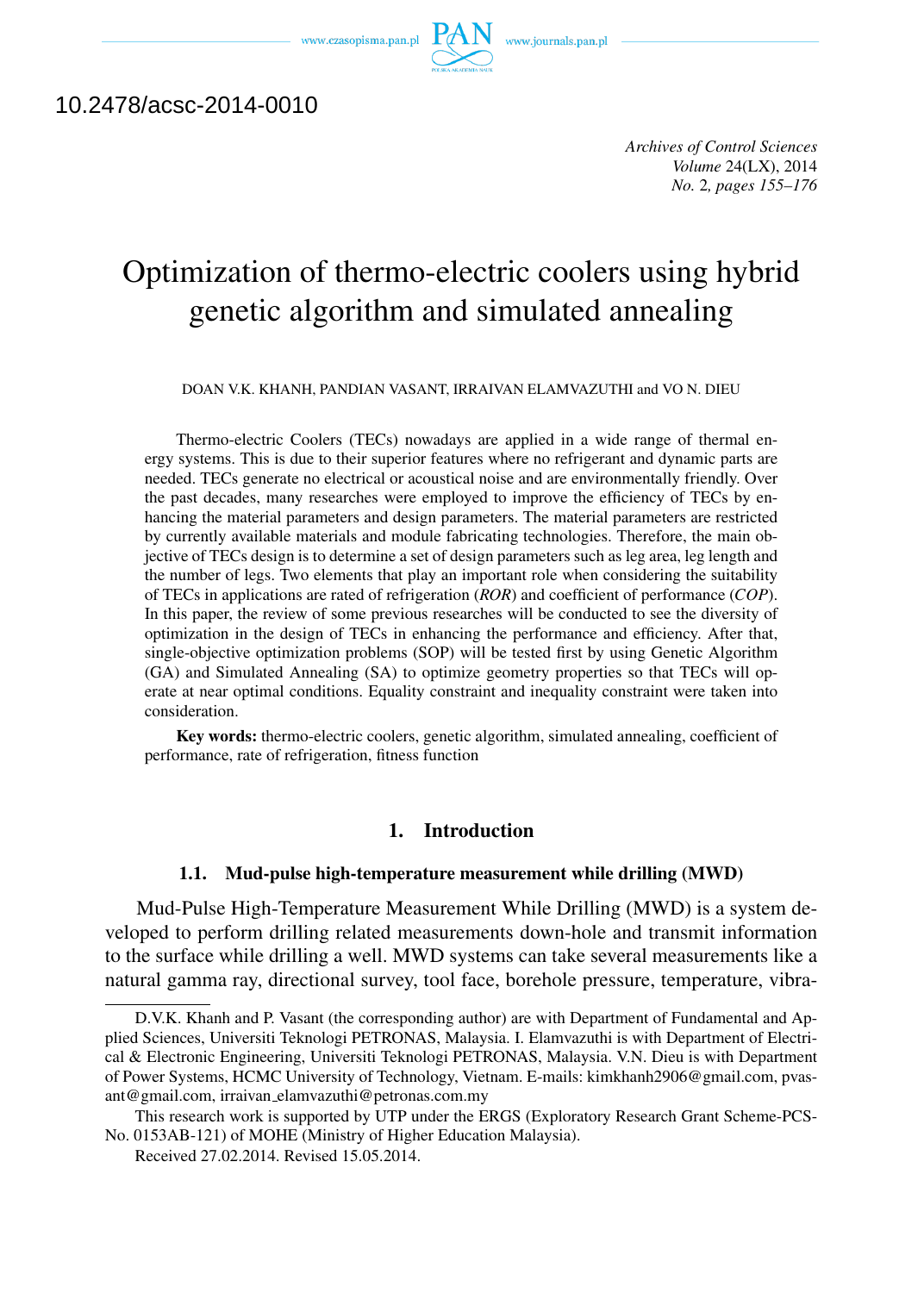

tion, shock and torque. Maintaining optimal payload temperatures in a typical down-hole environment of 230<sup>o</sup>C requires that the MWD cooling system is capable of pumping a significant load and requires a low thermal resistance path on the heat rejection (hot) side of the TEC. The application in the extreme environment of high temperature, high pressure, mechanical shock and vibration require the use of high temperature TEC materials and assemblies. A typical High Temperature MWD tool is shown in Fig. 1.



Figure 1. High-temperature MWD tool.

Cooling of electronic components inside MWD housing is crucial for maintaining optimal operating conditions in the MWD. It has been identified that this can be accomplished using thin-film thermo-electric cooling devices.

### 1.2. Thermoelectric coolers (TECs)

TECs are solid state cooling devices that use the Peltier effect through p-type and n-type semiconductor elements (unlike vapor-cycle based refrigerators). These types of coolers are used to convert electrical energy into a temperature gradient. Thermo-electric coolers use no refrigerant and have no dynamic parts which make these devices highly reliable and require low maintenance. These coolers generate no electrical or acoustical noise and are ecologically clean. These coolers are compact in terms of size, light weight and have high precision in temperature control. However, for this application the most attractive features of TECs that they have the capacity for cooling instruments such as MWDs under extreme physical conditions. A diagram of a standard TECs unit is shown in Fig. 2.

TEC can be a single-stage or multi-stages type. The commercially available singlestage TECs (STECs) can produce a maximum temperature difference of about 60-70K when the hot side remains at room temperature. Nevertheless, when a large temperature difference is required for some special applications, the STECs will not be qualified. To enlarge the maximum temperature difference of TEC we use two-stage TECs (TTECs) or multi-stage TECs which have STECs stacked on the top of the others. As mentioned previously, the application of TECs has been partitioned by their relatively low energy conversion efficiency and ability to dissipate only a limited amount of heat flux. Two parameters play a crucial role in characterization of TECs are rate of refrigeration (*ROR*) and coefficient of performance (*COP*). Thermo-electric coolers operate at about 5-10%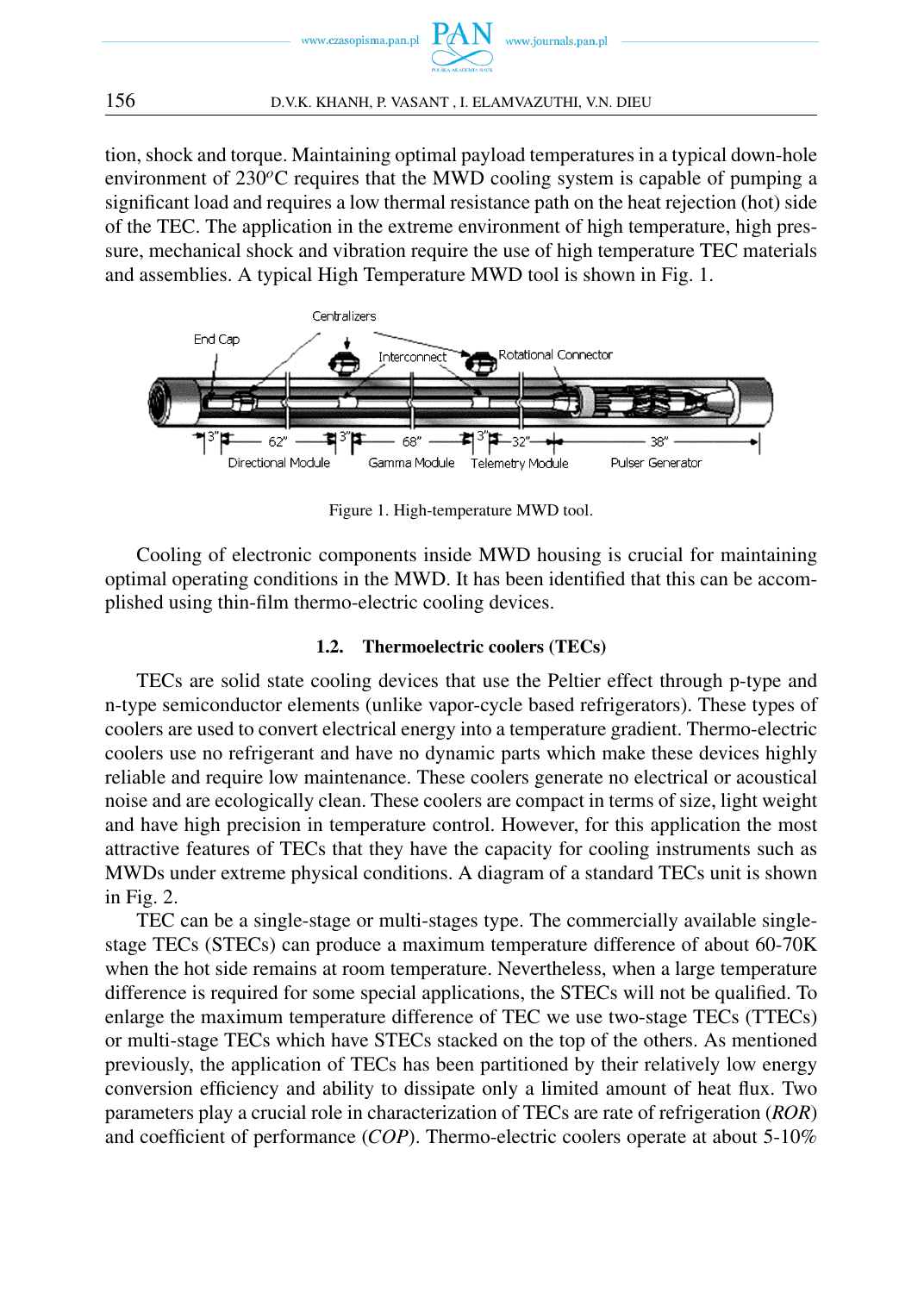

OPTIMIZATION OF THERMO-ELECTRIC COOLERS USING HYBRID GENETIC ALGORITHM AND SIMULATED ANNEALING 157



Figure 2. Single-stage TEC unit.

of Carnot cycle *COP* where as compressor based refrigerators normally operate at more than 30%.

### 1.3. Parametric enhancement of performance and efficiency

Several intelligent techniques that can be used for engineering design optimizations are discussed in Deb [18]. However, one of the most effective and non-traditional method used as an optimization technique for TECs is the Non-dominated Sorting Genetic Algorithm (NSGA-II) [4]. Similar sophisticated techniques in artificial intelligence, such as SA, other evolutionary algorithms (GA [35], Differential Evolution (DE) and Particle Swarm Optimization (PSO)) can be used in their pure and hybrid form to enhance the effectiveness of the optimization of TECs.

# 2. Problem formulation

The requirement of TECs as a cooling mechanism for instruments in extreme environment specifically in thermal energy and gas drilling operations is indeed crucial. However, setbacks such as the relatively low energy conversion efficiency and ability to dissipate only a limited amount of heat flux may seriously injure the performance and efficiency of these devices. Multi-objective intelligent techniques as done using NSGA-II can be used to enhance further the optimization of the TECs. The optimal geometrical and physical properties of the thermo-electric elements that maximize the *ROR* and the *COP* for the application of TECs in MWD instruments need to be identified.

# 3. Mathematical modeling of TECs

Operation of a TECs is based on the Peltier effect. When a DC current passes through a pair of p- and n-type semiconductor materials, one side of the junctions is cooled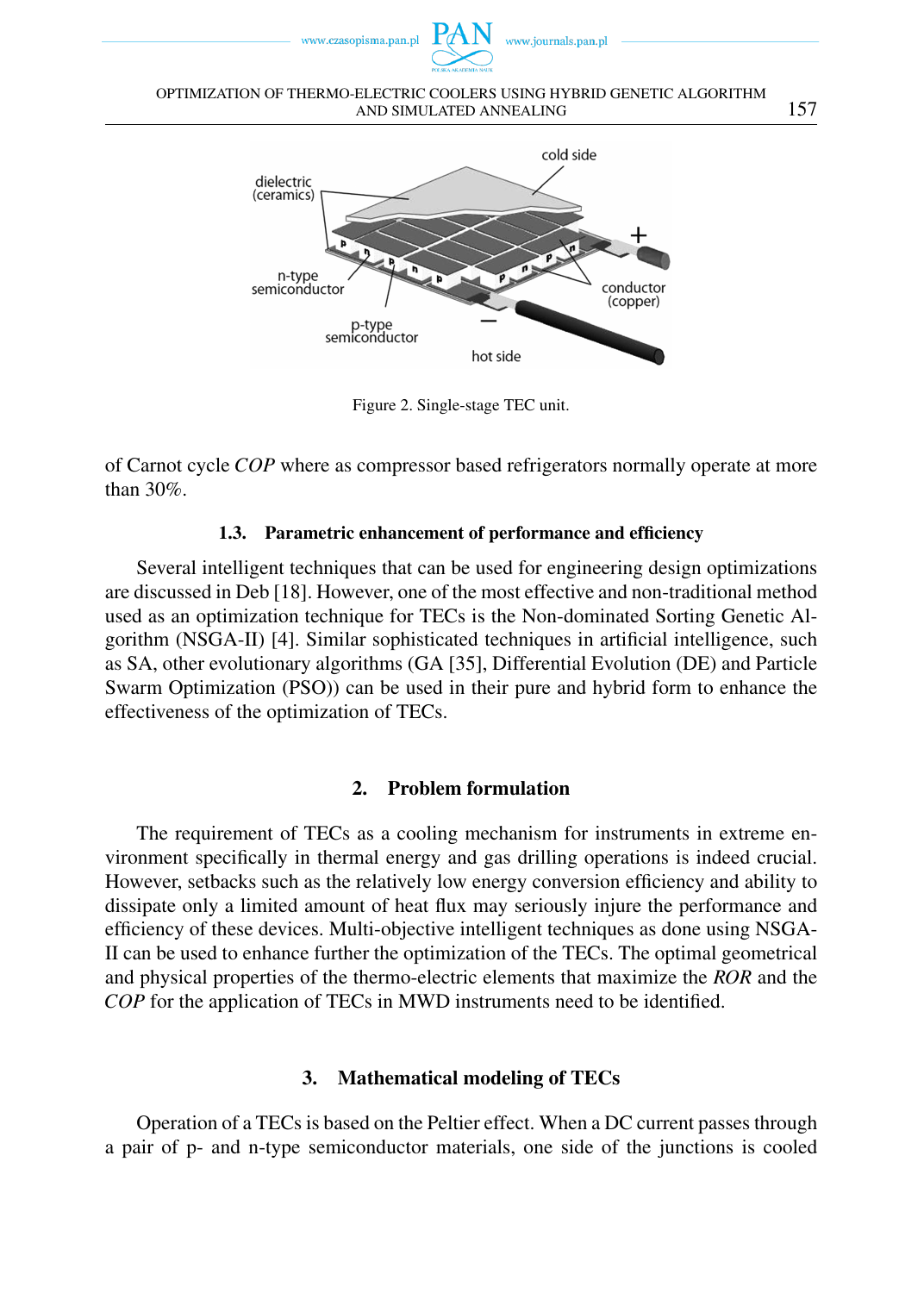

and the other side is heated. Therefore, TECs acts as a solid state cooling device that can pump heat from one junction to the other junction when a DC current is applied. The energy balance equations at the hot junction and the cold junction for TECs can be described as below. The heat flows  $\alpha T_h$  and  $\alpha T_c$  caused by the Peltier effect are absorbed at the cold junction and released from the hot junction, respectively. Joule heating  $1/2I^2(\rho rL/A + 2r_c/A)$  due to the flow of electrical current through the material is generated both inside the TECs legs and at the contact surfaces between the TECs legs and the two substrates [2]. TEC is operated between temperatures  $T_c$  and  $T_h$ , so heat conduction  $kA(T_h - T_c)$  occurs through the TEC legs.

$$
Q_c = ROR = N\left[\alpha IT_c - \frac{1}{2}I^2(\rho_r \frac{L}{A} + \frac{2r_c}{A}) - \frac{kA(T_h - T_c)}{L}\right]
$$
(1)

$$
Q_h = N \left[ aIT_h + \frac{1}{2}I^2(r_r \frac{L}{A} + \frac{2r_c}{A}) - \frac{kA(T_h - T_c)}{L} \right].
$$
 (2)

The input electrical power and coefficient of performance can be calculated using following relations:

$$
P = Q_h - Q_c \tag{3}
$$

$$
COP = \frac{Q_c}{Q_h - Q_c} \tag{4}
$$

where  $\alpha$ ,  $\rho$  and *k* are the Seebeck coefficient, electrical resistivity and thermal conductivity, respectively. They represent thermo-electric material properties. *A*, *L*, *N* are geometric properties of TECs model. The performance of TECs (*COP* and *ROR*) strongly depends on thermo-electric materials. A good thermo-electric material should have a large Seebeck coefficient, low thermal conductivity to retain the heat at the junction and maintain a large temperature gradient and low electrical resistance to minimize the Joule heating [6]. The performance evaluation index of thermo-electric materials is the figure of merit *Z* or dimensionless figure of merit  $ZT = \alpha^2 T / \rho k$ , which combines the above properties. The increase in *Z* or *ZT* leads directly to the improvement in the cooling efficiency of Peltier modules. For TECs with a specific geometry, *ROR* and *COP* are all dependent on its operating conditions which are the temperature difference ∆*T* and applied current. With a fixed ∆*T*, *ROR* and *COP* are first increased and then decreased as *I* is increased [24]. Unfortunately, the optimal applied currents corresponding to  $Q_{c,\text{max}}$ and  $COP_{\text{max}}$  are not the same, which means that  $Q_{c,\text{max}}$  and  $COP_{\text{max}}$  always cannot be reached simultaneously. Similarly, with the same operating conditions, as the TECs geometry is varied, *ROR* and *COP* are all varied, but maybe cannot reach the maximums simultaneously [8].

The material properties are considered to be dependent on the average temperature of the cold side and hot side temperatures of each stage and their values can be calculated from the following equations [6]:

$$
\alpha_p = -\alpha_n = (-263.38 + 2.78T_{ave} - 0.00406T_{ave}^2)10^{-6}
$$
 (5)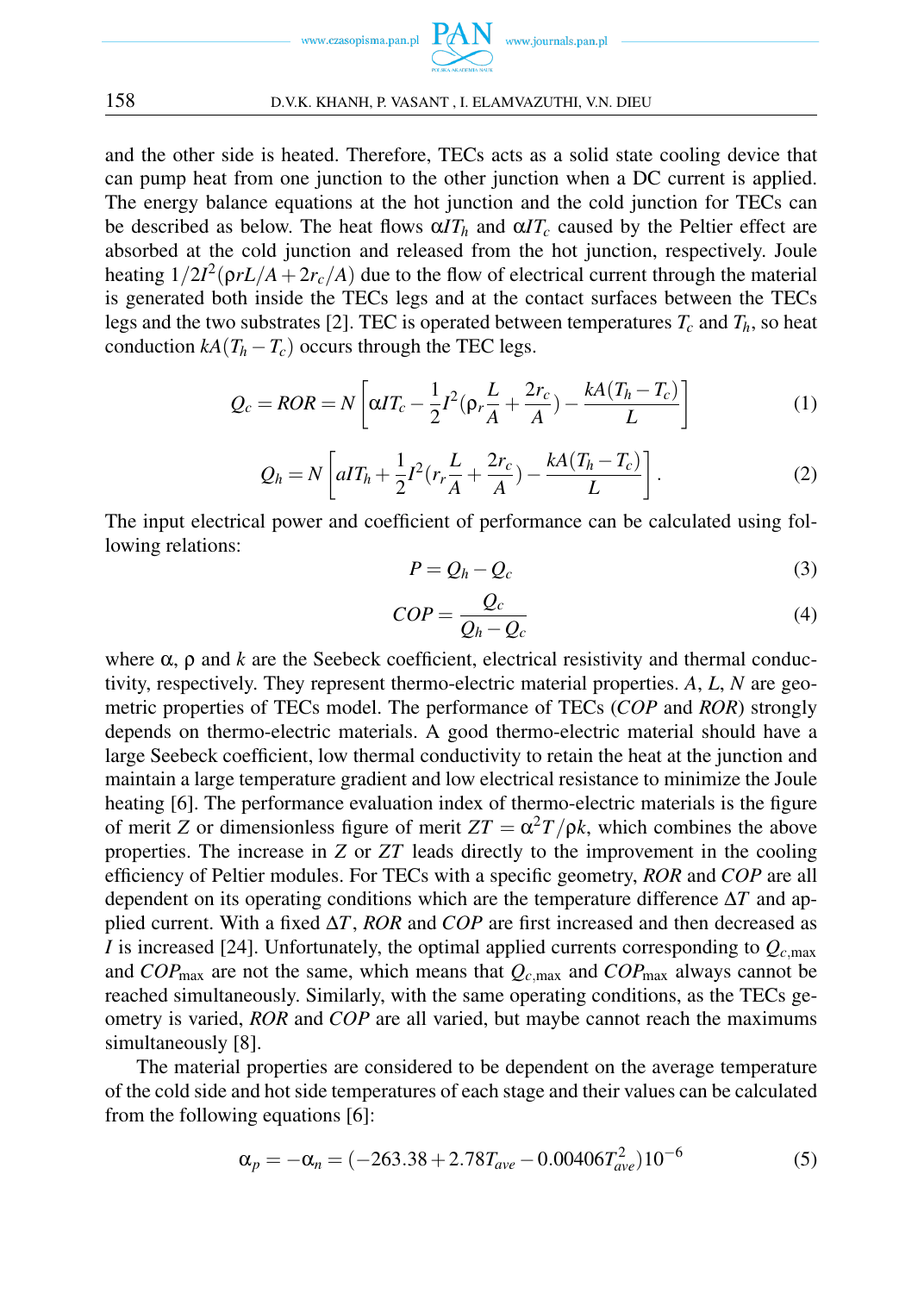



#### OPTIMIZATION OF THERMO-ELECTRIC COOLERS USING HYBRID GENETIC ALGORITHM AND SIMULATED ANNEALING 159

$$
\rho_p = \rho_n = (22.39 - 0.13T_{ave} + 0.00030625T_{ave}^2)10^{-6}
$$
 (6)

$$
k_n = k_p = 3.95 - 0.014T_{ave} + 0.00001875T_{ave}^2.
$$
\n(7)

From the equations (1) and (2), the geometric structure has remarkable effect on the TECs. The maximum  $Q_c$  increases with the decrease of leg length until it reaches a maximum and then decrease with a further reduction in the thermo-element length [2]. The *COP* increases with an increase in thermo-element length. As the *COP* increases with the leg area, the *Q<sup>c</sup>* may decrease because the total available volume is limited. As the leg area is reduced, the *Q<sup>c</sup>* generally increases. A smaller leg area and a greater number of legs yield greater cooling capacity. When the leg length is below than this lower bound, the cooling capacity declines enormously [1]. Other elements, like electrical contact resistance  $(r_c)$ , have affection on the performance of TECs and very small in some calculation and can be neglected.

### 4. Optimization issues in designing TECs

Parameters of the equation of TECs performance can be grouped into three categories which are specifications, material properties and design parameters [1]. The specification is the operating temperature  $T_c$  and  $T_h$ , the required output voltage V, current *I*. The specifications are usually provided by customers depending on the requirement of a particular application. The material parameters are restricted by currently materials and module fabricating technologies. Consequently, the main objective of the TECs design is to determine a set of design parameters which meet the required specifications or create the best performance at minimum cost. In two subsections below, some literature review about optimization issues of TECs is presented.

### 4.1. Material properties optimization issue

With the effectiveness of material properties on the performance of TECs, there has been many research were conducted during the past ten years in finding a new material and structure for use in green, highly efficient cooling and energy conversion system. Bismuth-Telluride  $(Bi<sub>2</sub>Te<sub>3</sub>)$  is one of the best thermo-electric materials with the highest value figure of merit [31]. Much effort has been made to raise *ZT* of bulk materials based on  $Bi<sub>2</sub>Te<sub>3</sub>$  by doping or alloying other elements in various fabricating processes. However, *ZT* was not much more than one and are not sufficient to improve dramatically the cooling efficiency. The reason is due to the difficulty to increase the electrical conductivity or Seeback coefficient without increasing the thermal conductivity as mentioned by Rodgers [7].

### 4.2. Geometry properties optimization issue

Some research was conducted for single-objective optimization problems (SOP). Cheng [2] combined a TEC model and a genetic algorithm to optimize the geometry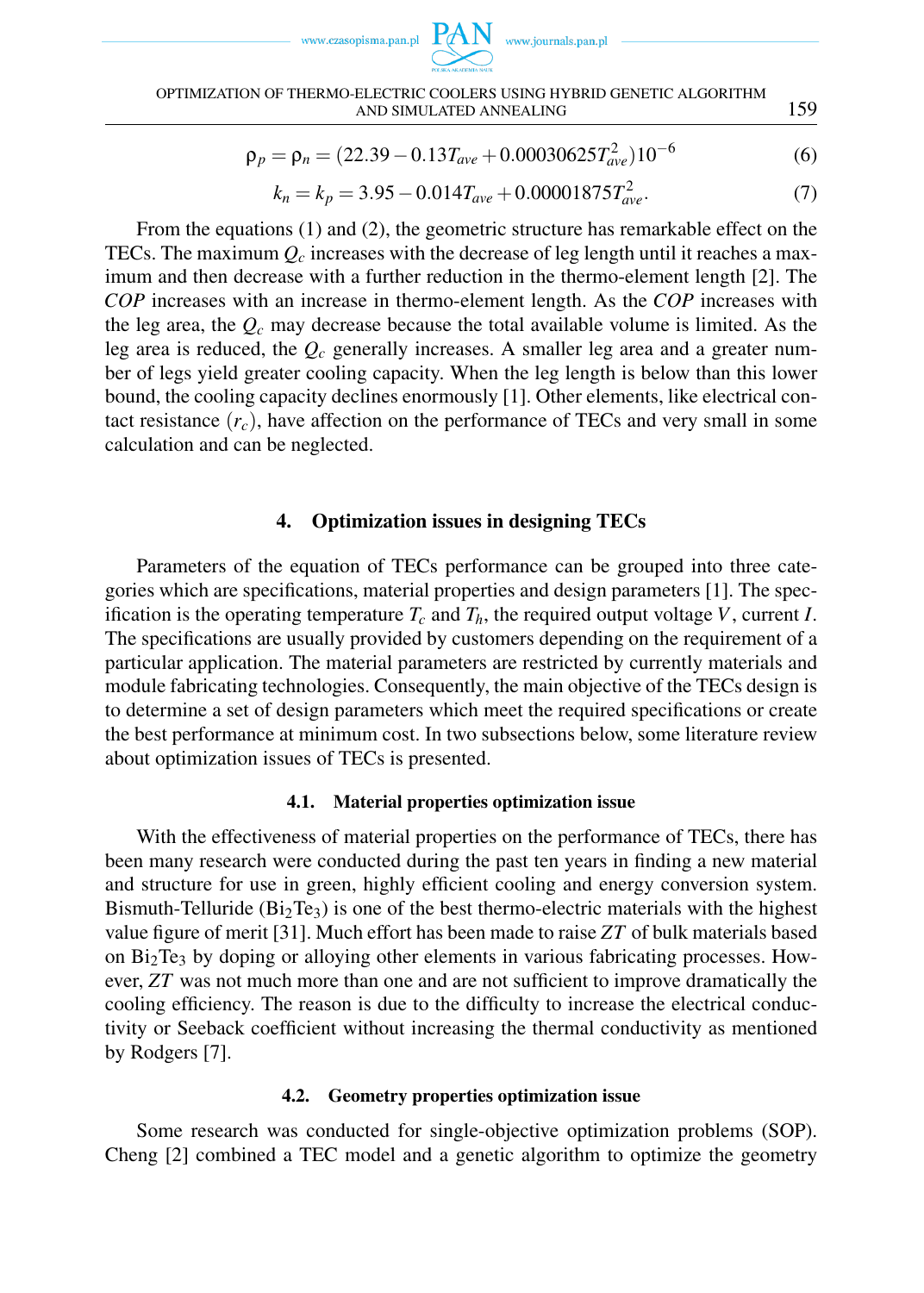

and performance of the STECs [2]. The geometric properties of STECs were considered as the search variables and were optimized simultaneously to reach the maximum cooling rate under the requirement of minimum *COP*, the confined volume of STECs and the restriction on the maximum cost of the material. The optimal search uses GA and converges rapidly (around 20 iterations).

Huang [8] developed an optimization approach which integrates a complete multiphysics TEC model and a simplified conjugate-gradient method [8]. Under a wide range of operating conditions of temperature difference and applied current, the geometric properties of STECs as search variables are optimized to reach the maximum TEC cooling rate. The effects of applied current and temperature difference in the optimal geometry are also discussed.

For TTECs, Cheng and Shih [3] used GA for maximizing separately the cooling capacity and *COP* [3]. The same work was done with Yi-Hsiang [4] . The authors considered the effect of thermal resistance and determined the optimum value of input current and number of legs for two different design configurations of TEC. The optimal search was done by GA and converged rapidly with over 30 runs. These results were not different with those obtained by Xuan's work [24] and showed that GA have a robust behavior and effective search ability.

| <b>Type of OT</b> | <b>Type of TECs</b> | <b>Technique used</b>     | <b>Author/Year</b> |
|-------------------|---------------------|---------------------------|--------------------|
| <b>SOP</b>        | <b>STECs</b>        | <b>GA</b>                 | Cheng $/2005$      |
| <b>SOP</b>        | <b>STECs</b>        | Conjugate-gradient method | Huang/2005         |
| <b>SOP</b>        | <b>STECs</b>        | <b>GA</b>                 | Nain/2010          |
| <b>SOP</b>        | <b>TTECs</b>        | <b>GA</b>                 | Cheng $/2006$      |
| <b>MOP</b>        | <b>STECs</b>        | NSGA-II                   | Nain/2010          |
| <b>MOP</b>        | <b>TTECs</b>        | <b>TLBO-II</b>            | Rao/2013           |

Table 9. Previous techniques applied in optimizing geometric properties of TECs.

For multi-objective optimization problems (MOP), STECs will have a better design if we can find the optimal point of *Q<sup>c</sup>* and *COP* simultaneously. Nain used NSGA-II for multi-objective optimization of STECs [7]. NSGA-II was able to maintain a better spread of solutions and converged better in the obtained non-dominated front compared to two other elitist MOEAs-PAES and SPEA [2]. The value of geometric properties of STECs was optimized to achieve Pareto-optimal solutions at different values of thermal resistance. The authors point out the adverse effects of thermal resistance in obtaining the optimum value of cooling rate or *COP*.

For TTECs, Rao used modified teaching-learning-based optimization (TLBO) in optimizing he dimensional structure of TTECs [10]. TLBO based on the effect of the influence of a teacher on the output learners in a class. The algorithm mimics the teachinglearning ability of teacher and learners in a classroom. Teacher and learners are the two vital components of the algorithm. TLBO was modified and applied successfully to the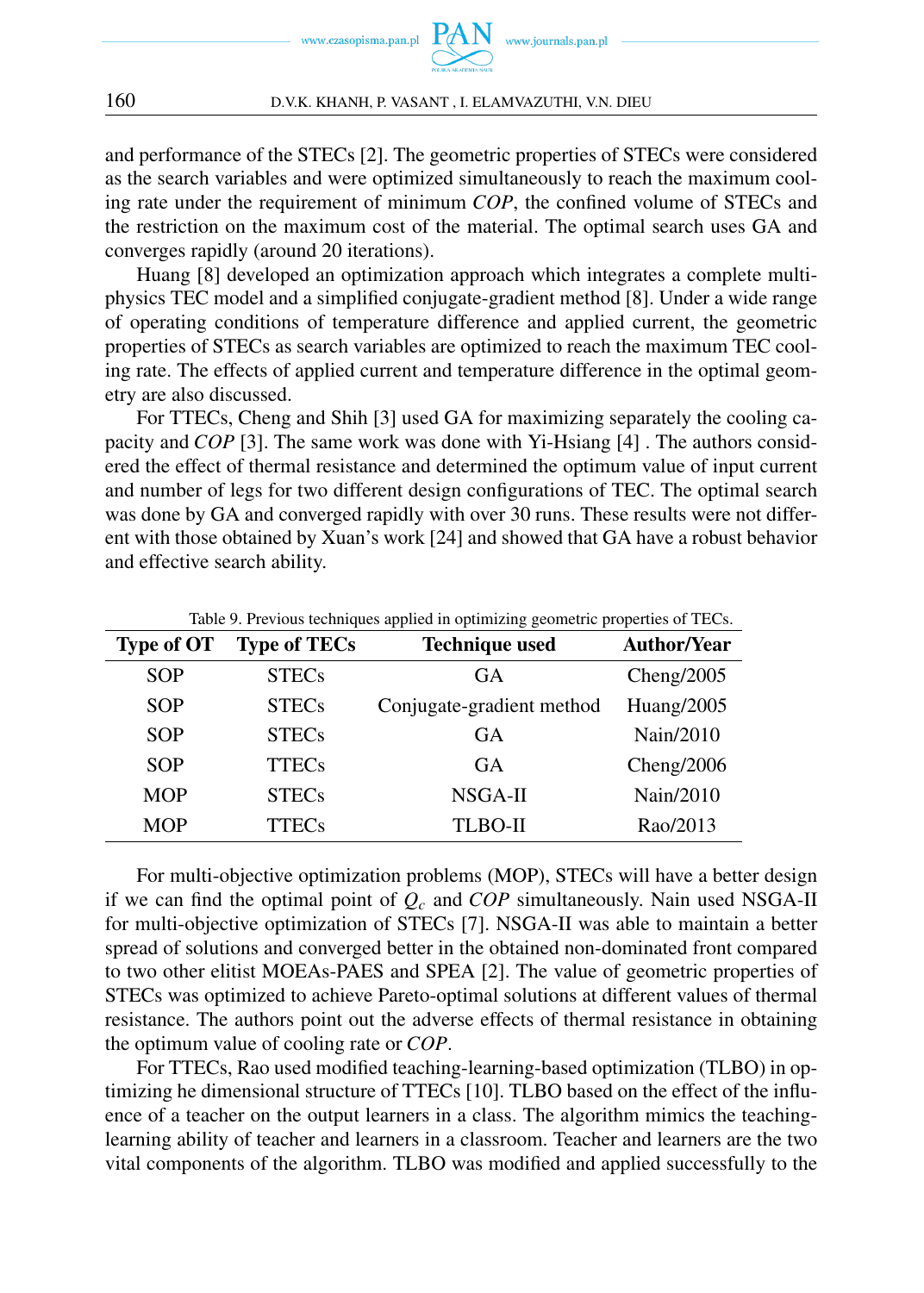www.czasopisma.pan.pl



multi-objective optimization of TTECs and compared with GA. The determination of the number of TE module in hot stage and cold stage as well as the supply current to the hot stage and the cold stage are considered as search variables. Two different configurations of TTECs, electrically separated and electrically connected in series were investigated for the optimization.

# 5. Meta-heuristic optimization algorithm

In the thermal energy sector, meta-heuristics have been used recently, to solve industrial problems as well as enhance current processes, equipments and field operations. Tab. 1 lists down some applications of meta-heuristic in thermal energy system such as Genetic Algotithm, Simulated Annealing, Particle Swarm Optimization, etc.

Meta-heuristics are widely recognized as efficient approaches for many hard optimization problems. A meta-heuristic is an algorithm designed to solve approximately a wide range of hard optimization problems without having to be deeply adapted to each problem. Almost all meta-heuristics share the following characteristic: they are natureinspired (based on some principles from physic, biology or ethology) [23]. Categories of meta-heuristic are introduced in Fig. 3. SA is a point based meta-heuristics which is normally started single initial solution and move away from it. GA are population based meta-heuristics which can deal with a set of solutions rather than with a single solution [36]. This research mainly focuses on SA and GA meta-heuristic techniques.

GA can be used to solve a constrained optimization problem and can find good local optimization [29]. GA can be effectively applied in highly nonlinear problem [17]. GA could solve a variety of optimization problems by searching a larger solution space [23]. But GA requires determination of optimum controlling parameters such as crossover rate and mutation rate. GA has the poor global search capability what happens very often when the populations have a lot of subjects. As a result, it is difficult to determine the stopping criterion of the algorithm.

SA has the ability to escape from local optima [32], flexibility and ability to approach global optimality. SA can be applied to large problem regardless of the conditions of differentiability, continuity, and convexity that is normally required in conventional optimization methods [19]. SA is easy to code, even for complex system and can deal with highly nonlinear models with many constraints. But SA has some disadvantages. Well known disadvantage of SA is the difficulty in defining a good cooling schedule (both SOP and MOP). SA is very greedy regarding computation time requirements [21].

Some research was conducted to compare GA with SA. Babak Sohrabi, in a comparison between GA and SA performance in preventive part replacement (2006) [20] showed that SA is easy to understand and also easier than GA to code. SA can easily handle a change in the objective function, but in GA we need to have fitness function, which sometimes make problems. SA can be simply stated and that lend themselves more readily to analysis. Franconi and Jennison (1997) applied GA and SA to the optimization problem arising in finding the maximum of a posteriori (MAP) [36]. They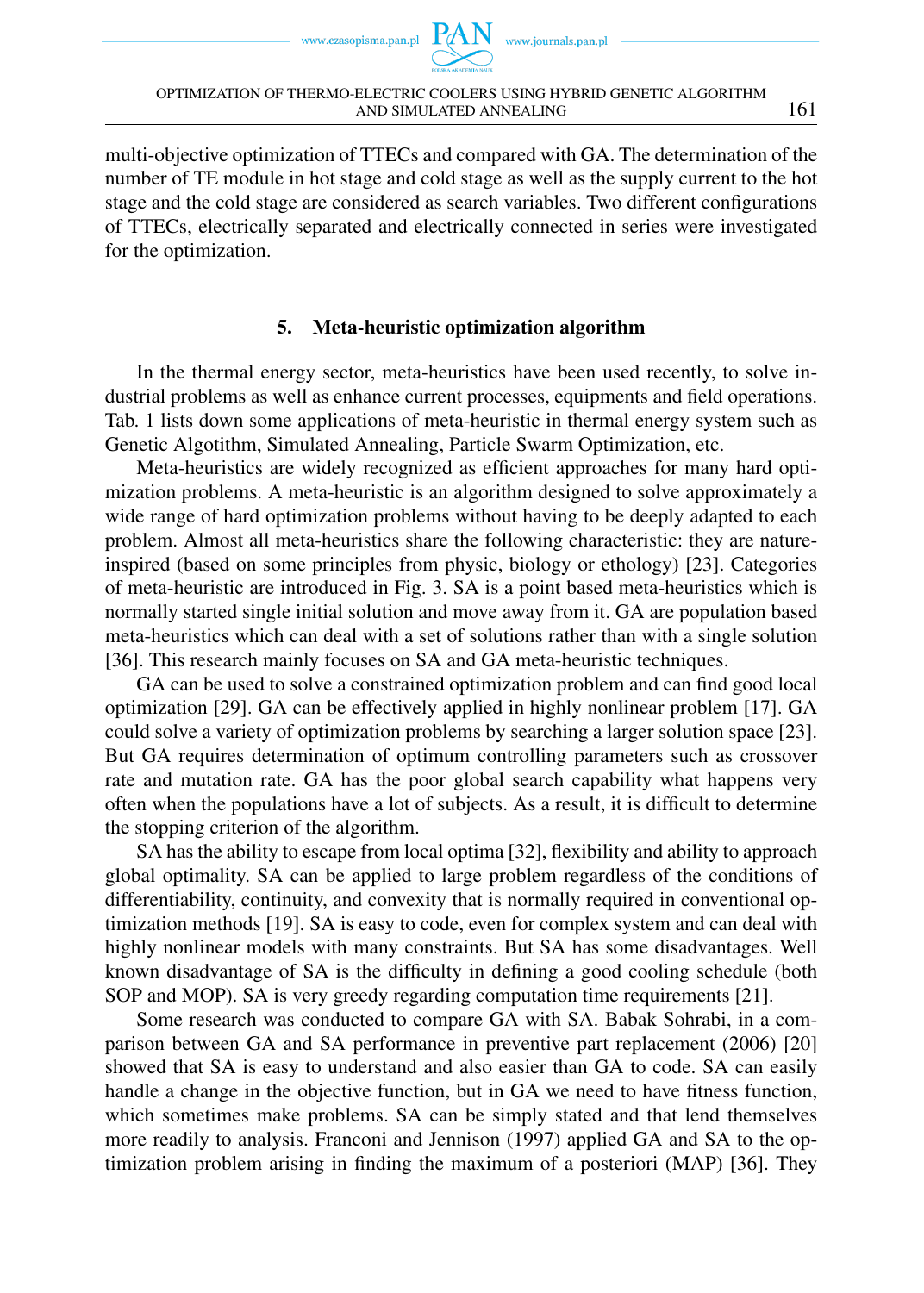

| <b>Author</b>                                          | <b>Year</b> | raoic 10. Recent application of intemgent strategies in the thermal energy system.<br><b>Application</b> | <b>Technique</b>        |  |
|--------------------------------------------------------|-------------|----------------------------------------------------------------------------------------------------------|-------------------------|--|
| Xinhua Xu and<br>Shengwei Wang [9]                     | 2007        | Optimal thermal models<br>of building envelope based<br>on frequency domain                              | <b>GA</b>               |  |
| Haluk Gozde and M.<br>Cengiz Taplamacio-<br>glu [13]   | 2011        | Automatic generation<br>control application in a<br>thermal power system                                 | <b>PSO</b>              |  |
| C. W. Chen, J. J. Lee<br>and H. S. Kou [11]            | 2008        | Optimum thermal design<br>of microchannel heat sinks                                                     | <b>SA</b>               |  |
| P. Pezzini,<br>O. G. Bellmunt<br>and A. S. Andreu [14] | 2011        | Optimize energy efficiency                                                                               | ACO, PSO,<br>GA, ES, EP |  |
| Siddharta, N. Sharma<br>and Varun [15]                 | 2012        | Optimization of thermal<br>performance of a smooth<br>flat solar air heater                              | <b>PSO</b>              |  |
| J. Eynard, S. Grieu<br>and M. Polit [12]               | 2011        | Forecasting temperature<br>and thermal power<br>consumption                                              | W, ANN                  |  |
| $GA$ – genetic algorithm                               |             | PSO - particle swarm optimization                                                                        |                         |  |
| $SA$ – simulated annealing                             |             | $ACO -$ ant colony optimization                                                                          |                         |  |
| ES – evolutionary strategy                             |             | $EP$ – evolutionary programming                                                                          |                         |  |
| $W$ – wavelets                                         |             | ANN – artificial neural networks                                                                         |                         |  |

Table 10. Recent application of intelligent strategies in the thermal energy system.

found that GA is very sensitive to the choice of mutation probability and fitness function, whereas SA is quite robust with regards to the choice of cooling schedule. The result obtained using GA were disappointing, especially in the larger problems [16]. SA does not converge as fast as the GA in the initial phase [27].

# 6. System setting

# 6.1. Parameters Setting for STECs

Base on the previous research, we set up the design parameters for optimizing the design of TECs and divide them into four group as follows: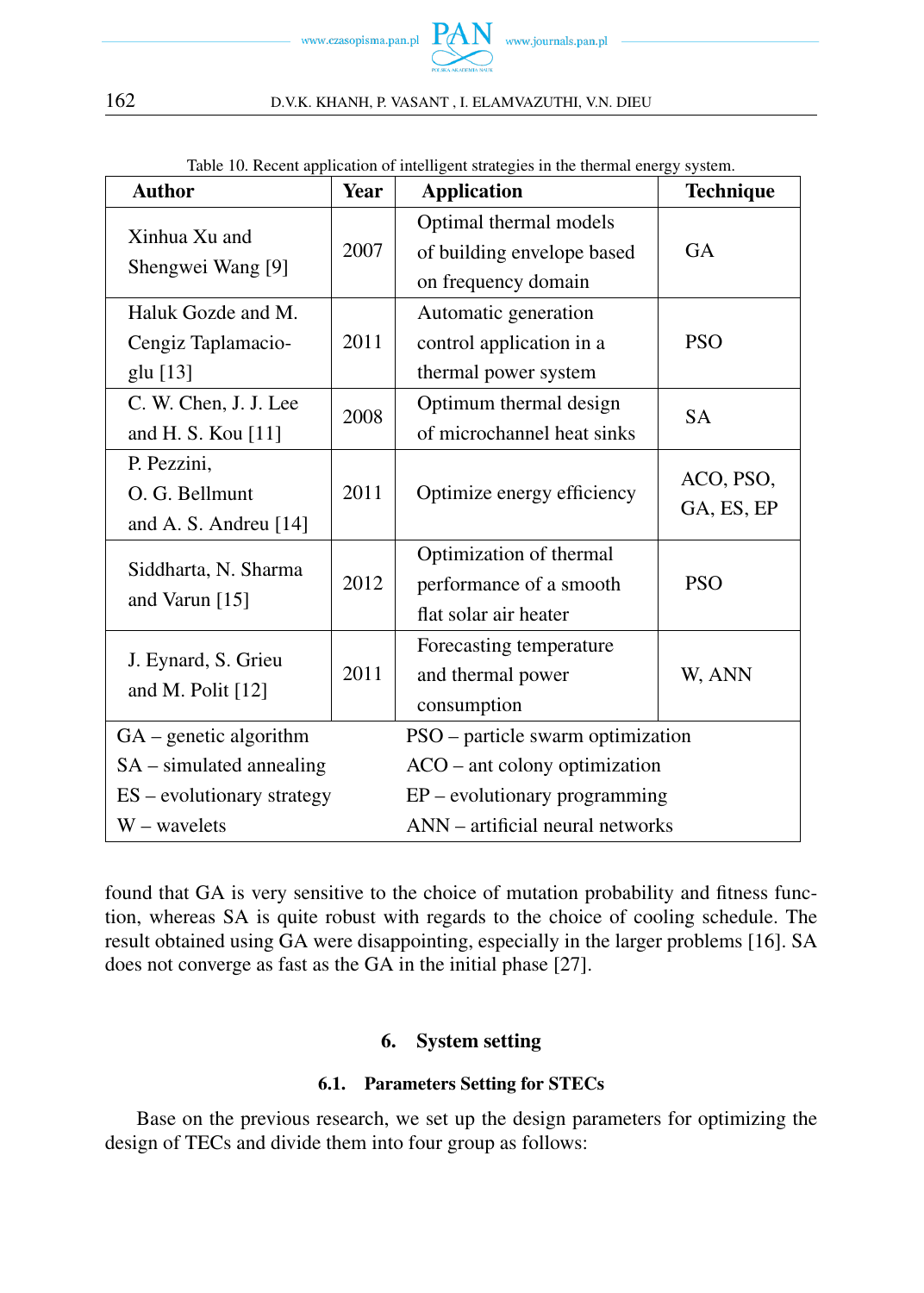

- (1) Objective functions: Maximum *ROR* and/or maximum *COP*.
- (2) Fixed parameters:
	- *•* Total volume in which thermo electrics elements can be placed.
	- *•* Temperature at hot and cold side of TECs.
	- *•* Supplied current to TECs.
	- Material properties of TECs.

# (3) Bounds of variables:

- $L_{\min} \leqslant L \leqslant L_{\max}$
- $A_{\min} \leqslant A \leqslant A_{\max}$
- 1  $\leq N \leq S/A_{\text{min}}$

# (4) Constraints:

- Confined volume of TECs (inequality constraint).
- *•* Limitation of *COP* (inequality constraint).
- Defined value of *COP* (equality constraint).



Figure 3. Categories of meta-heuristic.

# 6.2. Parameters setting for Genetic Algorithm

In this research, GA toolbox in MATLAB will be used. Some parameters setting inside GA can be listed down as follows and the remain parameters will be set as default values:

(1) Objective function: '@Coolingrate'. Objective function together with variables and fixed parameters of TECs will be taken into account in this function.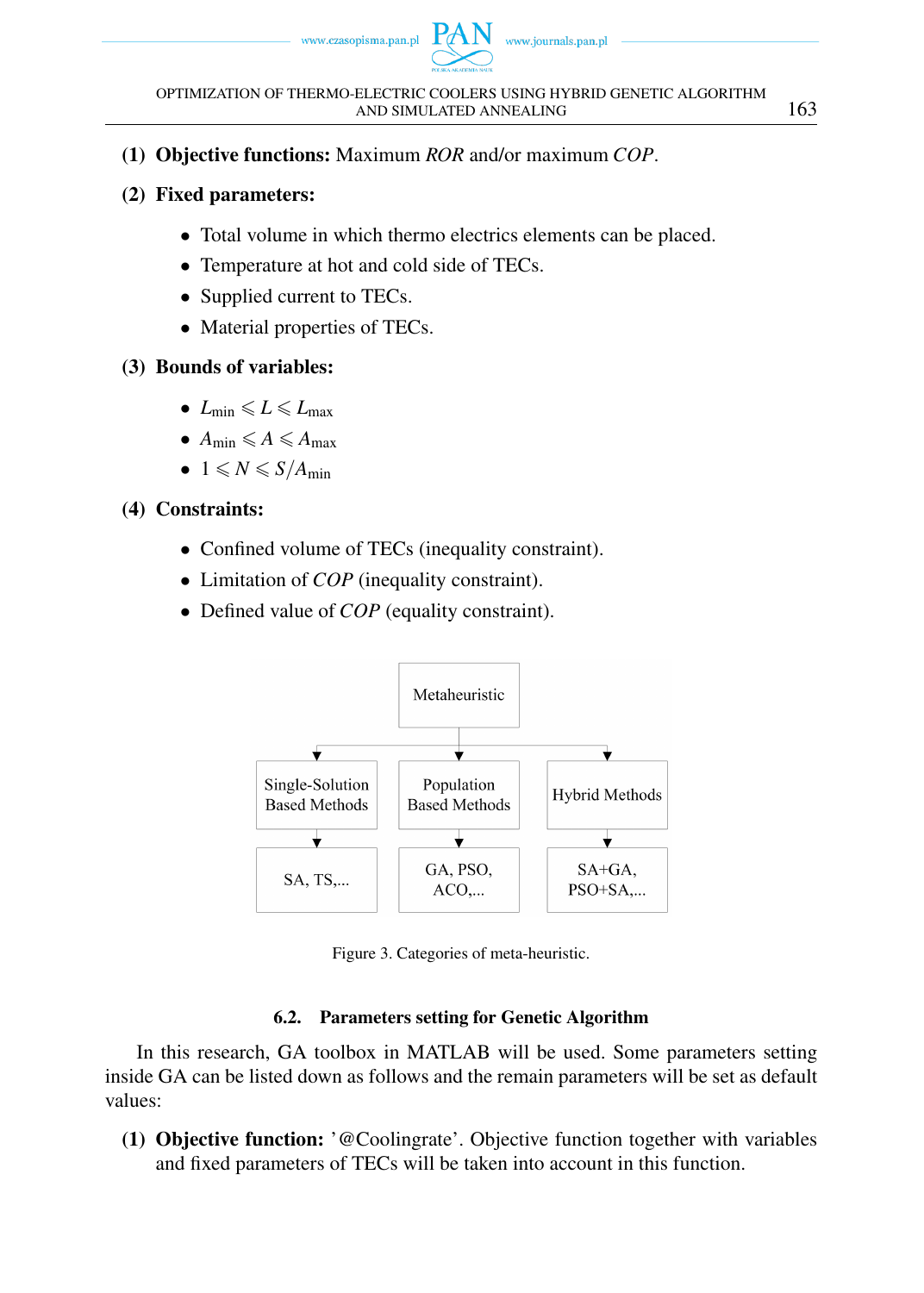

- (2) Constraint function: '@fun constraint'. Equality constraint and/or inequality constraint of TECs will be contained in this function.
- (3) Mutation: '@mutationadaptfeasible'. This function will be used for solving problems with constraints.
- (4) Generation: specifies the maximum number of iterations which the genetic algorithm performs.
- (5) Population size: specifies how many individuals are contained in each generation. Typical population sizes vary between 30 and 200. The population size is usually set as a function of the chromosome length [13].
- (6) Stopping criteria: 'Stallgenlimit'. In Matlab, the algorithm stops if there is no improvement in the objective function for a sequence of consecutive generations of length stall generation [28].

### 6.3. Parameters setting for Simulated Annealing

SA code for programming will be used to modify the parameters setting so that it can be used for finding the optimal design of TECs. Choosing the good algorithm's parameters is very important because they affect the whole optimization process.

- (1) Initial temperature:  $T<sub>o</sub>$ . The temperature is the control parameter in simulated annealing and it is decreased gradually as the algorithm proceeds. If the initial temperature of the system is too low or cooling is done insufficiently slowly the system may become quenched forming defects or freezing out in meta-stable states (get trapped in a local minimum energy state). To is obtained as a function of maximum possible deterioration of the objective function that can be accepted in a current solution.
- (2) **Temperature reduction:** α. Temperature decrease is  $T_n = \alpha T_{n-1}$ . Experimentation was done with different  $\alpha$  value: 0.70, 0.75, 0.85, 0.90 and 0.95.
- (3) Boltzmann constant:  $k_B$ .  $k_B$  will be used in the Metropolis algorithm to calculate the acceptance probability of the points [20].
- (4) Stopping criteria: Final stopping temperature. This value can be obtained as a function of minimum possible deterioration the objective function.

# 7. Simulation results and analysis

# 7.1. Tests of Genetic Algorithm

Preliminary tests for finding the optimal value of geometric properties of STECs will be conducted by using the GA toolbox in MATLAB. Single objective optimization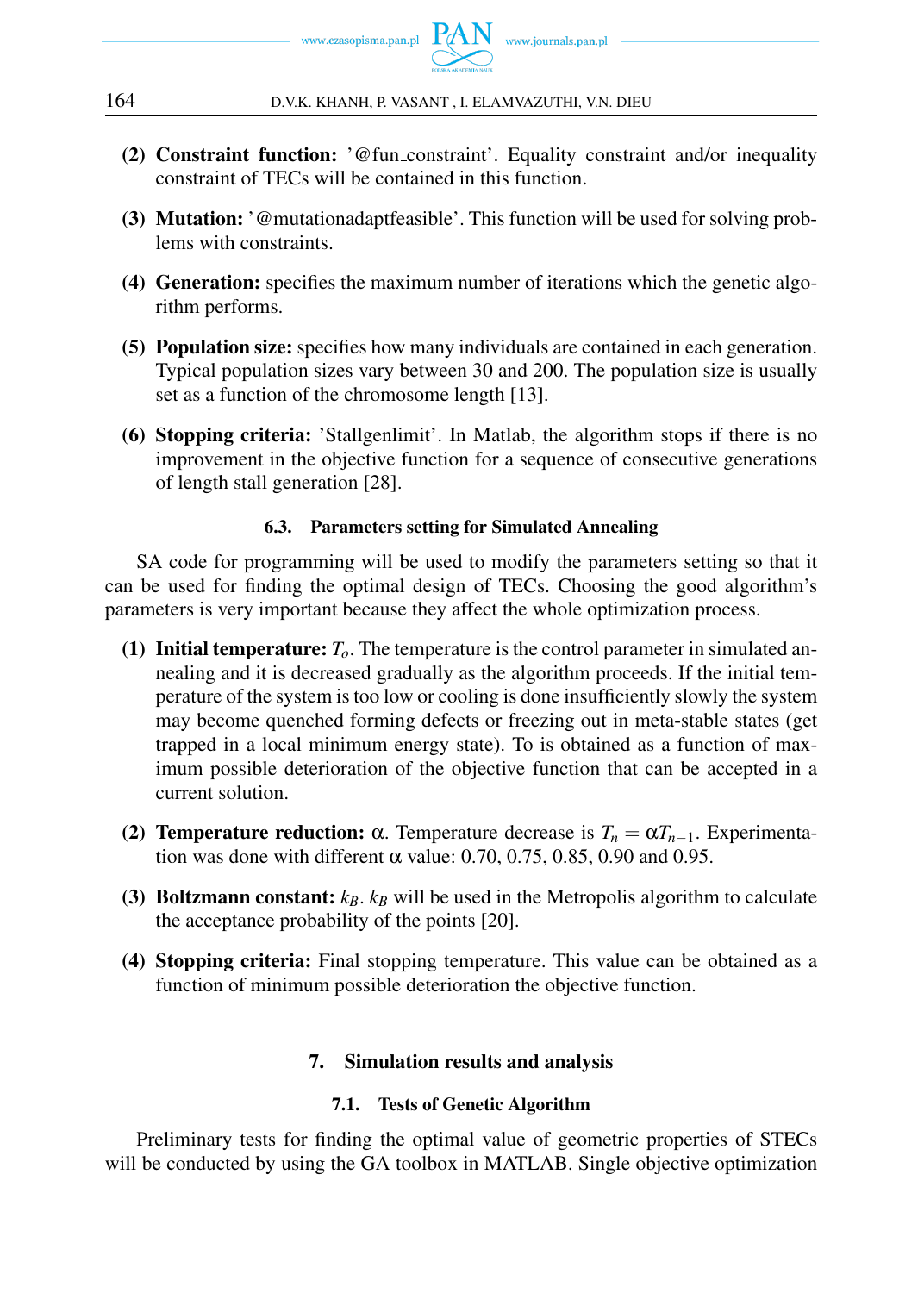www.czasopisma.pan.pl



#### OPTIMIZATION OF THERMO-ELECTRIC COOLERS USING HYBRID GENETIC ALGORITHM AND SIMULATED ANNEALING 165

| Table 11. Parameter setting of STECs. |                                                     |  |
|---------------------------------------|-----------------------------------------------------|--|
| Parameters setting                    | <b>Specific values</b>                              |  |
| Objective function                    | Maximize ROR                                        |  |
| Variables                             | $0.03$ mm $\lt L \lt 1$ mm                          |  |
|                                       | $0.09$ mm <sup>2</sup> < A < 100mm <sup>2</sup>     |  |
|                                       | 1 < N < 1000                                        |  |
| Fixed parameters                      | $S = 100$ mm <sup>2</sup>                           |  |
|                                       | $T_h = T_c = 323^{\circ}$ K                         |  |
|                                       | $r_c = 10^{-8} \Omega \text{m}^2$                   |  |
| Constraint                            | - Inequality constraint: $AN < 100$ mm <sup>2</sup> |  |
|                                       | - Equality constraint: $COP = 1$                    |  |

| Table 12. Parameters setting of GA. |                     |  |
|-------------------------------------|---------------------|--|
| <b>Parameters setting</b>           | <b>MATLAB</b>       |  |
| Objective function                  | @Coolingrate        |  |
| <b>Constraint function</b>          | @fun constraint     |  |
| Generation                          | 200                 |  |
| Population size                     | 50                  |  |
| Stopping criteria                   | 'Stallgenlimit', 50 |  |

will be used under constraints. The purpose of this test is to understand the operation and benefits of GA in the optimization of TECs design. Some comments for these results will be helpful for future work. Parameters setting in TECs module are taken from from [2].

Tab. 3 lists down the parameters of STECs. One objective namely maximizing *ROR* is considered for single objective optimization. The objective of the optimization calculation is to determine the optimal leg length, the leg area and the number of legs. STECs were placed in a confined volume with total area 100mm<sup>2</sup> and a height of 1mm; therefore dimensions of TECs legs are bounded. The temperature of the cold side of the colder stage and the hot side of the hotter stage were both fixed to  $323^{\circ}$ K. The effect of electrical resistance was considered with value 10*−*8Ωm<sup>2</sup> . Because optimization of TECs geometry may cause the reduction in the *COP*, the *COP* is used as a constraint condition during the optimization in order to guarantee that TECs with the optimal geometry has a relatively high *COP*.

Parameters setting of GA were listed down in Tab. 4. Using this strategy, GA was run 30 trials randomly on TECs system. The first case is for equality constraint  $COP = 1$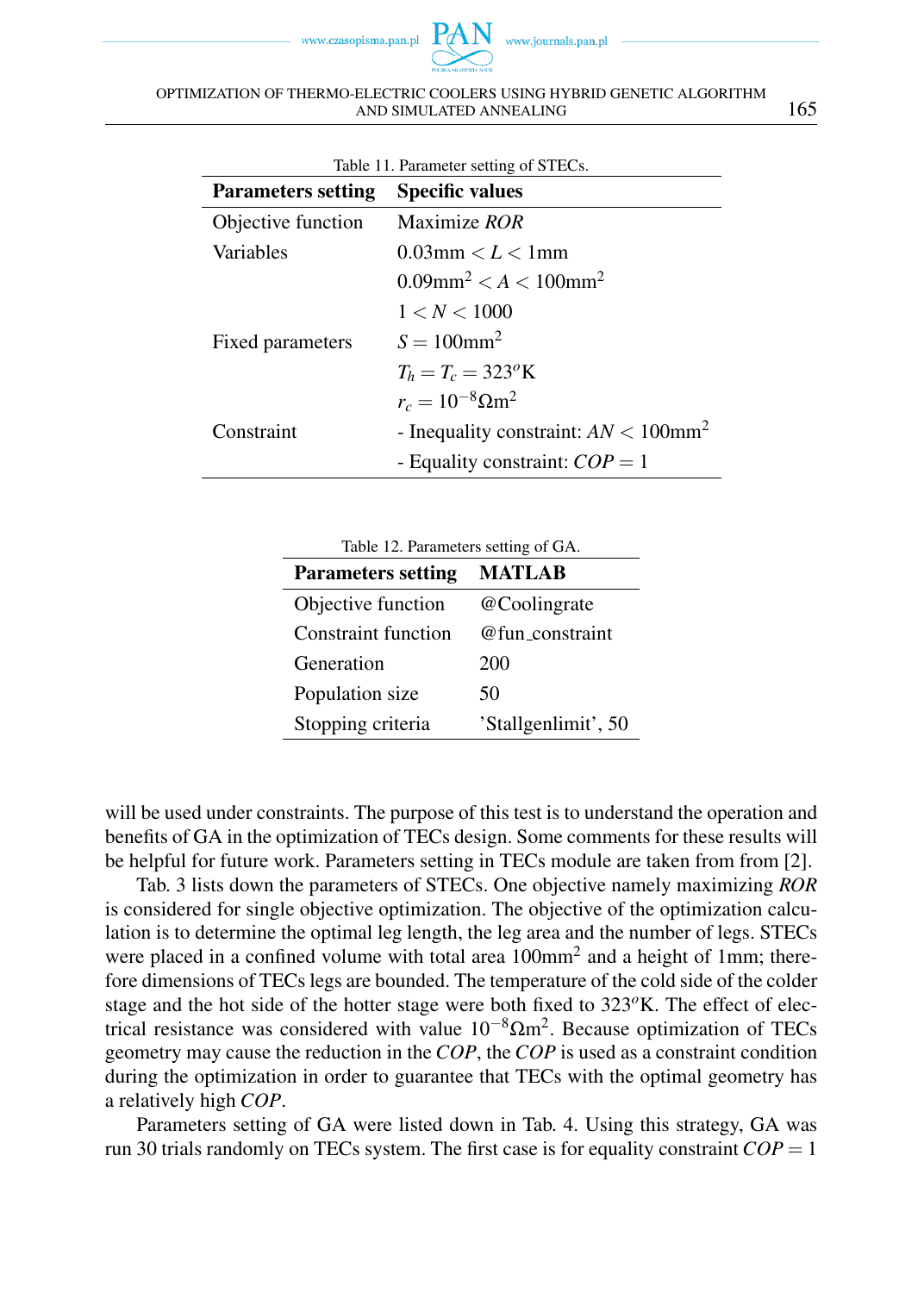

(Fig. 4), the second case is for inequality constraint  $AN < 100$  mm<sup>2</sup> (Fig. 5) and the last case is for combining of the two cases above (Fig. 6). The best value, average value and lowest value of 30 trials will be noted down to evaluate the performance of the algorithm such as reliability.

After testing, GA converged so quickly in several seconds and satisfied the constraints in all cases. The reason for stopping the GA operation was the average change in the fitness value less than the defined value of tolerance in stopping condition criteria. As shown in Tab. 5 the obtained results of 30 trials are not exactly same. Therefore, the optimal results of GA seem to be not reliable and can easily stand by local optimum.



Figure 4. Run GA with equality constraint.



Figure 5. Run GA with inequality constraint.

In the following step, TECs system will be run with GA under various input current the constraint of total area  $AN < 100$ mm<sup>2</sup>,  $COP$  requirement is neglected. Tab. 6 shows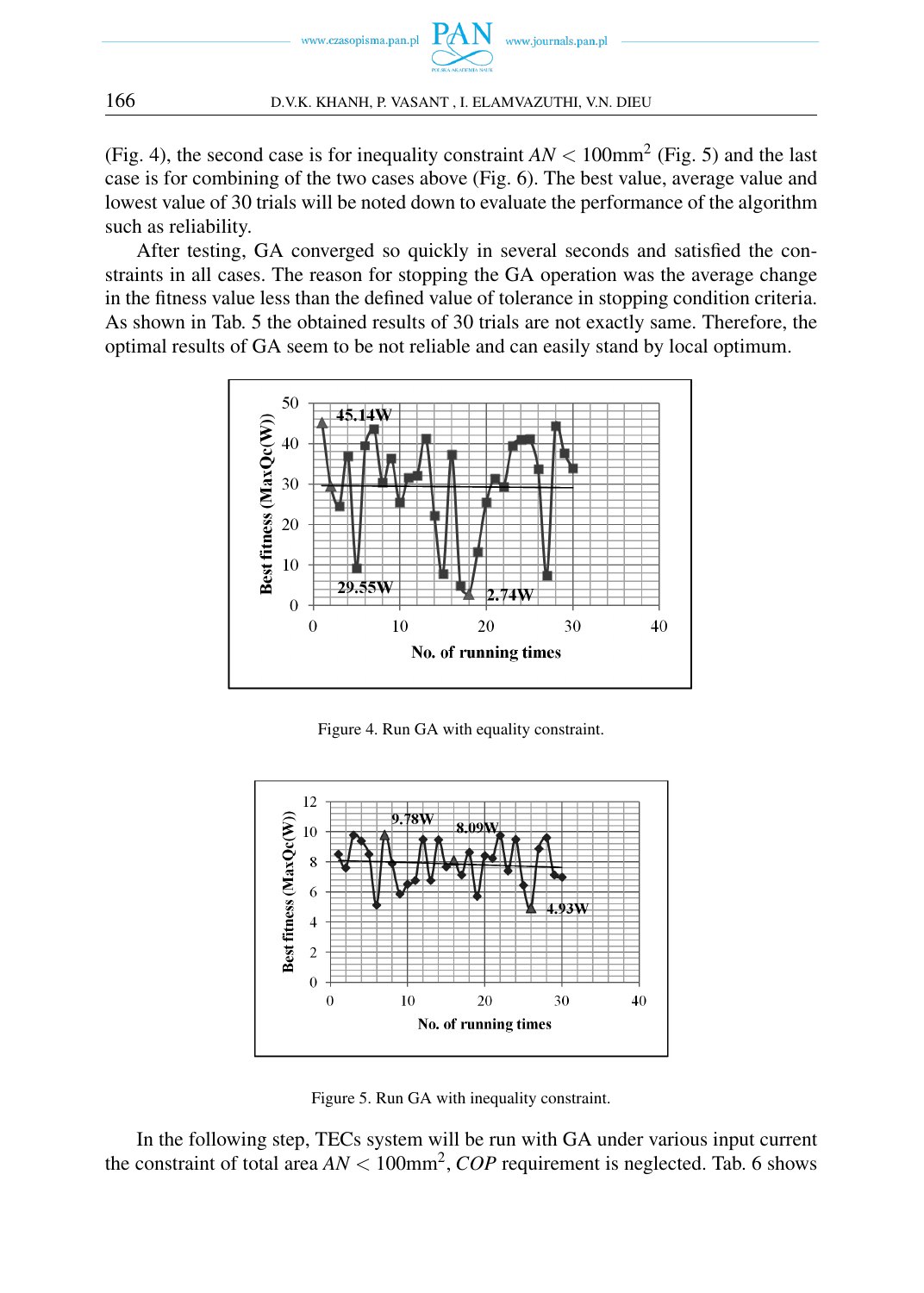

#### OPTIMIZATION OF THERMO-ELECTRIC COOLERS USING HYBRID GENETIC ALGORITHM AND SIMULATED ANNEALING 167



Figure 6. Run GA with inequality and equality constraints.

| Table 13. Collected data after running GA. |                 |                |                 |
|--------------------------------------------|-----------------|----------------|-----------------|
|                                            | <b>Case 1</b>   | Case 2         | Case 3          |
| Max. best fitness                          | 45.14W          | 9.78W          | 9.70W           |
| [N, A, L]                                  | 993, 0.78, 0.99 | 299, 0.33, 0.3 | 147, 0.63, 0.69 |
| Ave. best fitness                          | 29.55W          | 8.09W          | 5.01W           |
| [N, A, L]                                  | 649, 0.71, 0.98 | 168, 0.59, 0.3 | 110, 0.71, 0.99 |
| Min. best fitness                          | 2.74W           | 4.93W          | 1.94W           |
| [N, A, L]                                  | 60, 0.71, 1     | 85, 1.18, 0.30 | 43, 0.63, 0.69  |



Figure 7. Performance curve of STECs with various input current.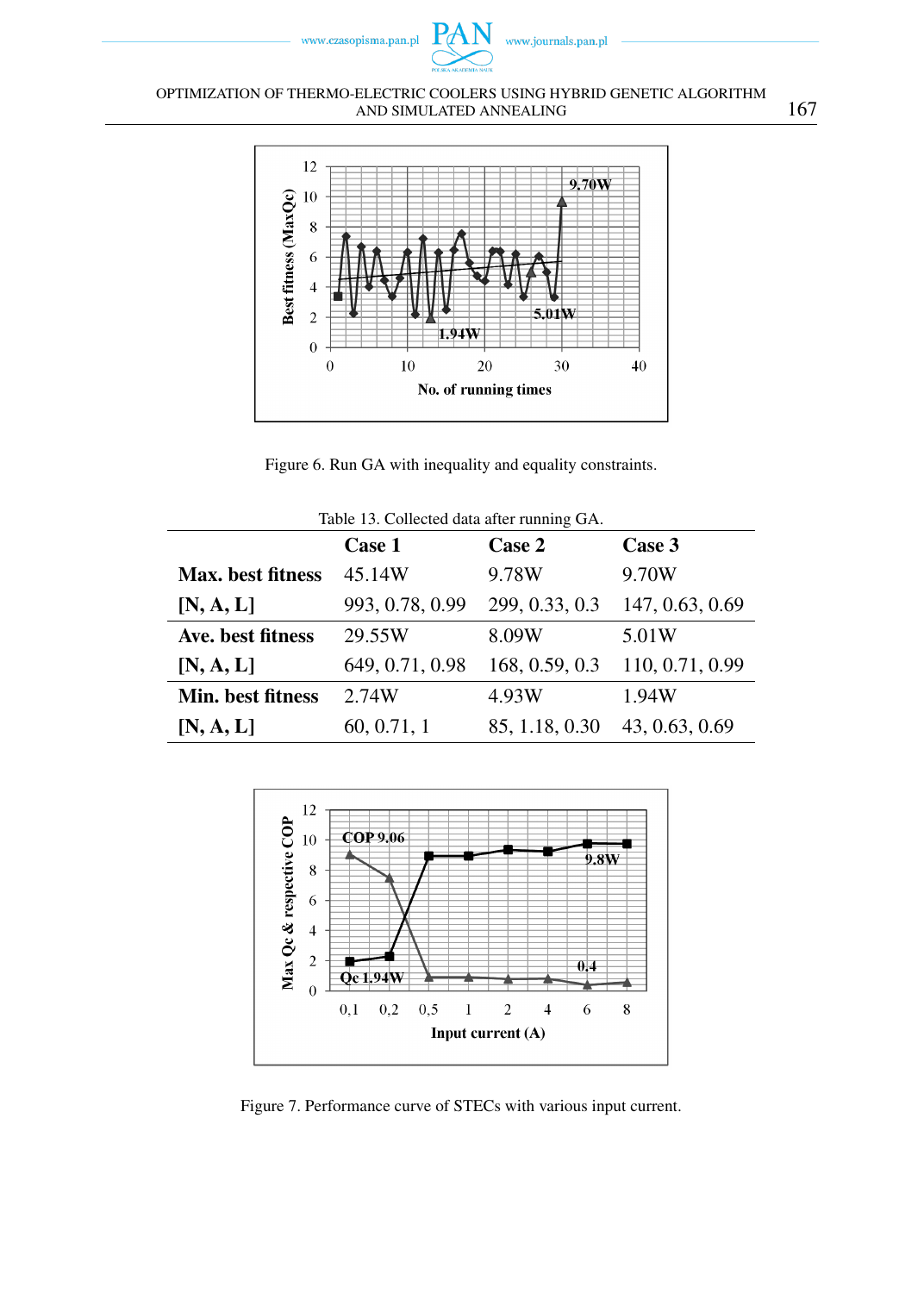

| I(A) | N   | $A/mm^2)$ | $L$ (mm) | $\mathbf{Q}_c$ (W) | <b>COP</b> |
|------|-----|-----------|----------|--------------------|------------|
| 0.1  | 300 | 0.3326    | 0.3      | 1.94               | 9.06       |
| 0.2  | 180 | 0.5570    | 0.3      | 2.29               | 7.51       |
| 0.5  | 404 | 0.2473    | 0.3001   | 8.93               | 0.92       |
| 1    | 202 | 0.4931    | 0.3      | 8.94               | 0.92       |
| 2    | 113 | 0.8828    | 0.3009   | 9.35               | 0.79       |
| 4    | 55  | 1.8242    | 0.3      | 9.24               | 0.81       |
| 6    | 53  | 1.8874    | 0.3      | 9.76               | 0.4        |
| 8    | 53  | 2.9984    | 0.3      | 9.74               | 0.58       |

Table 14. Optimal dimension of STECs legs for various input currents.

the main result. The optimal result of cooling capacity seems unchanged when input current is larger than 0.5A. Tab. 6 demonstrates that TECs can reach its maximum cooling capacity even under various inputs current.

Optimal results of *Q<sup>c</sup>* versus input currents in Tab. 6 were plotted in Fig. 7. Respective *COP* was calculated based on the equation (4). As shown in Fig. 7, *COP* and *Q<sup>c</sup>* cannot get maximum value simultaneously.

### 7.2. Tests of Simulated Annealing

Parameters setting of SA are presented in Tab. 7

| Table 15. Parameters setting of SA. |            |  |
|-------------------------------------|------------|--|
| I Parameters setting                | MATLAB     |  |
| Initial temperature                 | 100        |  |
| <b>Final temperature</b>            | $10^{-10}$ |  |
| <b>Temperature reduction</b>        | 0.95       |  |
| <b>Boltzmann</b> constant           |            |  |

To make sure the consistency, SA should be tested in the same conditions as GA. SA will also be run in 30 times independently for 3 cases (case 1 is nonlinear equality constraint, case 2 is nonlinear inequality constraint and case 3 is the combination of the two cases above). The comparison between the obtained results between SA and GA will be pointed out to understand the benefits and limitations.

SA often converges after 250000 evaluations and the time being consumed in every running time is last longer than GA. Fig. 8, 9 and 10 show that SA can satisfy the constraint and gives the stable results in every case of simulation. SA shows to be more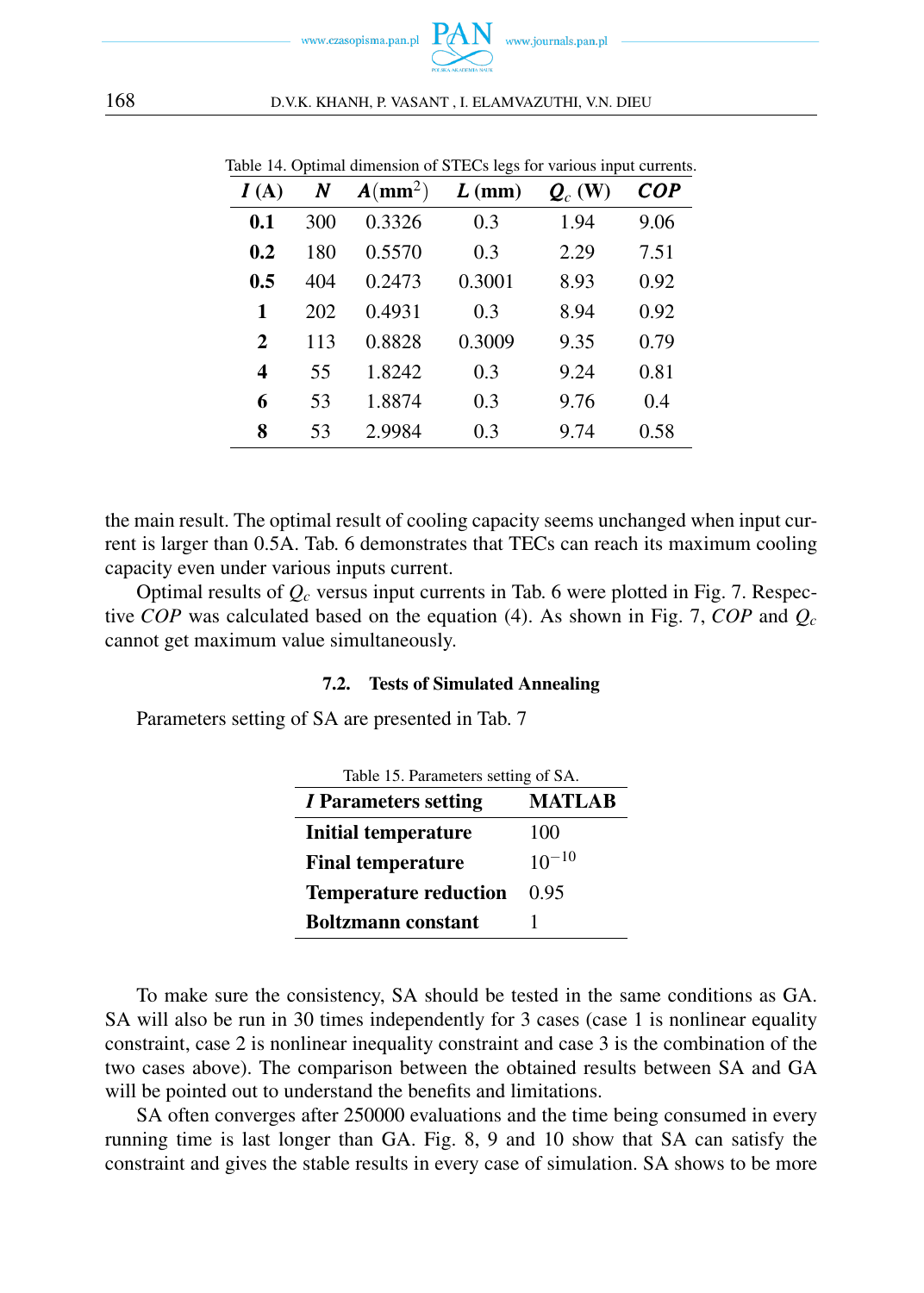www.czasopisma.pan.pl



robust than GA and in case 1. SA can find a better optimal design of TECs than GA. However, case 2 and case 3 of simulation show the same results which are a very small value of maximum  $Q_c$  when compare to previous research [2] and is not reliable. Code programming for TECs cannot find a good results for nonlinear equality constraint and need to be analyzed more deeply in the further work.

### 8. Discussion about future work

Today, researchers are combining one meta-heuristic with another meta-heuristic for optimization. Hybrid methods include the integration of various meta-heuristic algorithms which are efficient in finding good solutions that cannot be obtained by any complete method within a feasible time [22]. In the previous papers for optimization the geometric properties of TEC, NSGA-II was a technique that was used for MOP [18] and until now we don't have any update about this issue. Therefore, in the future work hybrid technique which combines GA with SA will be investigated and can be applied to achieve the Pareto optimal point of *ROR* and *COP*. Li (2005) proposed hybrid adaptive GA which is based on the population diversity of GA and the directional research of SA for multi-objective optimization of external beam radiation [25]. The crossover rate and mutation rate of GA are adaptively selected, and niched tournament selection based Pareto dominance is used. The results of test calculation with two objectives and five variables demonstrate high convergence speed. Lei (2008) presented a multi-objective hybrid genetic algorithm (MHGA) to solve the power-performance problem of chip multi-processor (CMP) system [26]. MHGA used Multi-objective Optimization GA with SA to enhance the search ability. The results show that this technique can find the optimal value of two objectives which increasing the efficiency of task scheduling on CMP and decreasing the execution time and energy consumption of the system. Sun Hui (2010) proposed Adaptive Simulated Annealing Genetic Algorithm (ASAGA) to find design parameters for maximum fuel economy [27]. Different objectives were investigated to find the optimal results, such as performance, energy regenerative ability, fuel economy, etc. The simulation results showed that ASAGA is effective and takes advantage of the GA as well as the SA to substantially improving the performance and fuel economy of hydraulic hybrid vehicle (HHV). Nasser Shahsavari (2013) introduced hybrid genetic algorithm and simulated annealing in solving multi-objective Flexible Job Shop scheduling problem (FJSP) [30]. Pareto approach is used in novel hybrid genetic algorithm and simulated annealing (NHGASA) for solving FJSP and compared with other methods such as GA+HA, PSO+SA and so on. The experiment results show that this technique gave the higher quality with less computational time.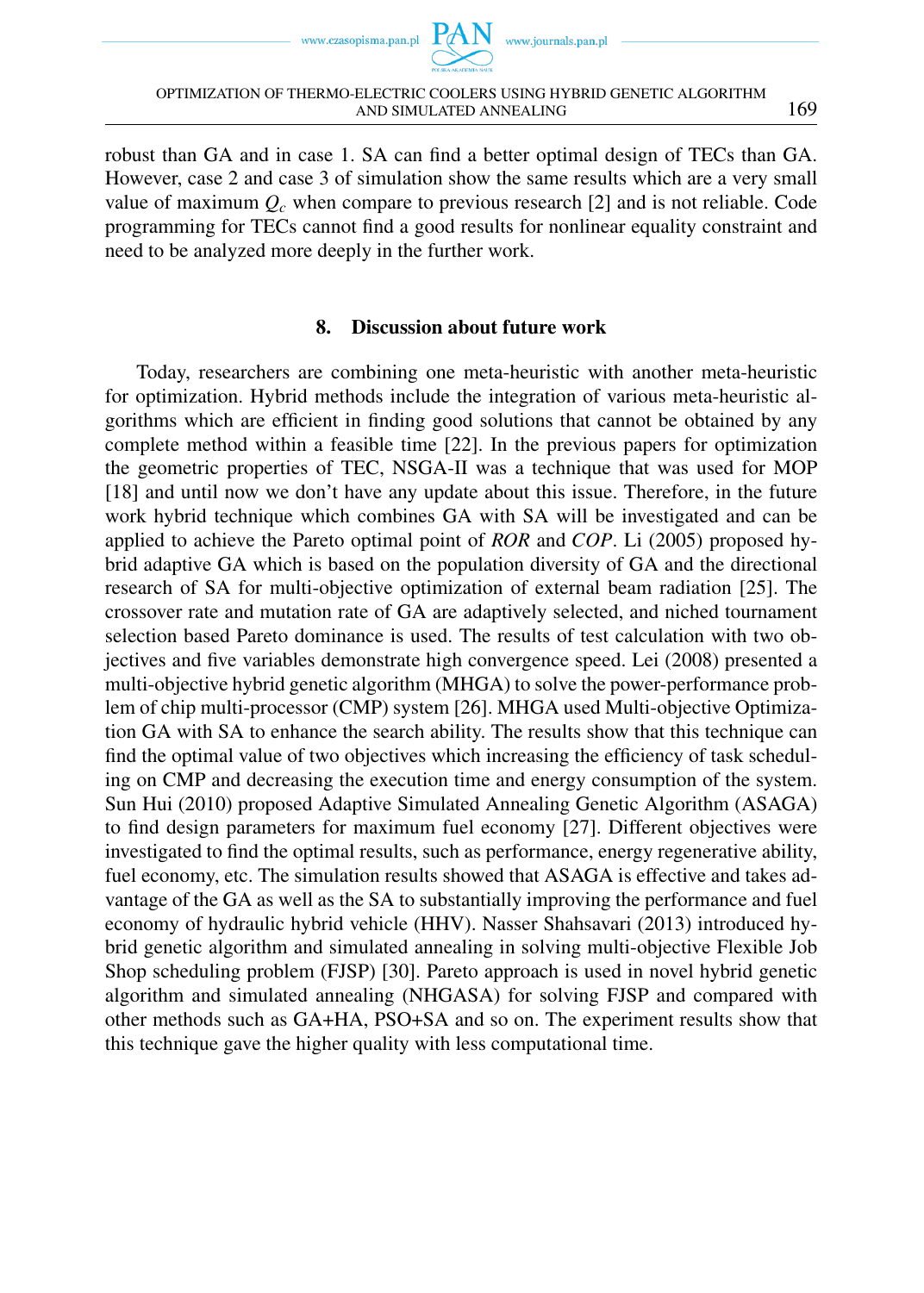

### 9. Conclusion

In this research, mathematical modeling of single-stage thermoelectric coolers was investigated and genetic algorithm and simulated annealing were tested to solve single objective optimization problems with some constraints which are mainly nonlinear constraints. The preliminary results show that genetic algorithm is not stable and easily get stuck at local optima. Simulated annealing shows more robust than genetic algorithm when using the same condition of thermo-electric coolers module, but for nonlinear equality constraint cases, the obtained results are not reliable. Therefore, genetic algorithm and simulated annealing need to be researched deeper to clarify more advantages.

In the future work, hybrid genetic algorithm with another meta-heuristic technique such as simulated annealing [28,34] can be investigated and multi-objective optimization problems need to be studied to find the optimal value of rate of refrigeration (*ROR*) and coefficient of performance (*COP*) simultaneously in not only single-stage thermoelectric coolers but also two-stages or multi-stages thermo-electric coolers. The consequences of the design onto control aspects (control algorithms, difficulty, reachability, or so) will be considered in the future research work.



Figure 8. Run SA with inequality constraint.

### Appendix A. Nomenclature

- $A$  Cross-sectional area of the TECs leg (mm<sup>2</sup>)
- *L* Height of the confined volume (mm)
- *N* Number of legs
- *S*  $-$  Total volume in which TECs can be placed  $\text{(mm}^2)$
- $Q_c$  Cooling rate (W)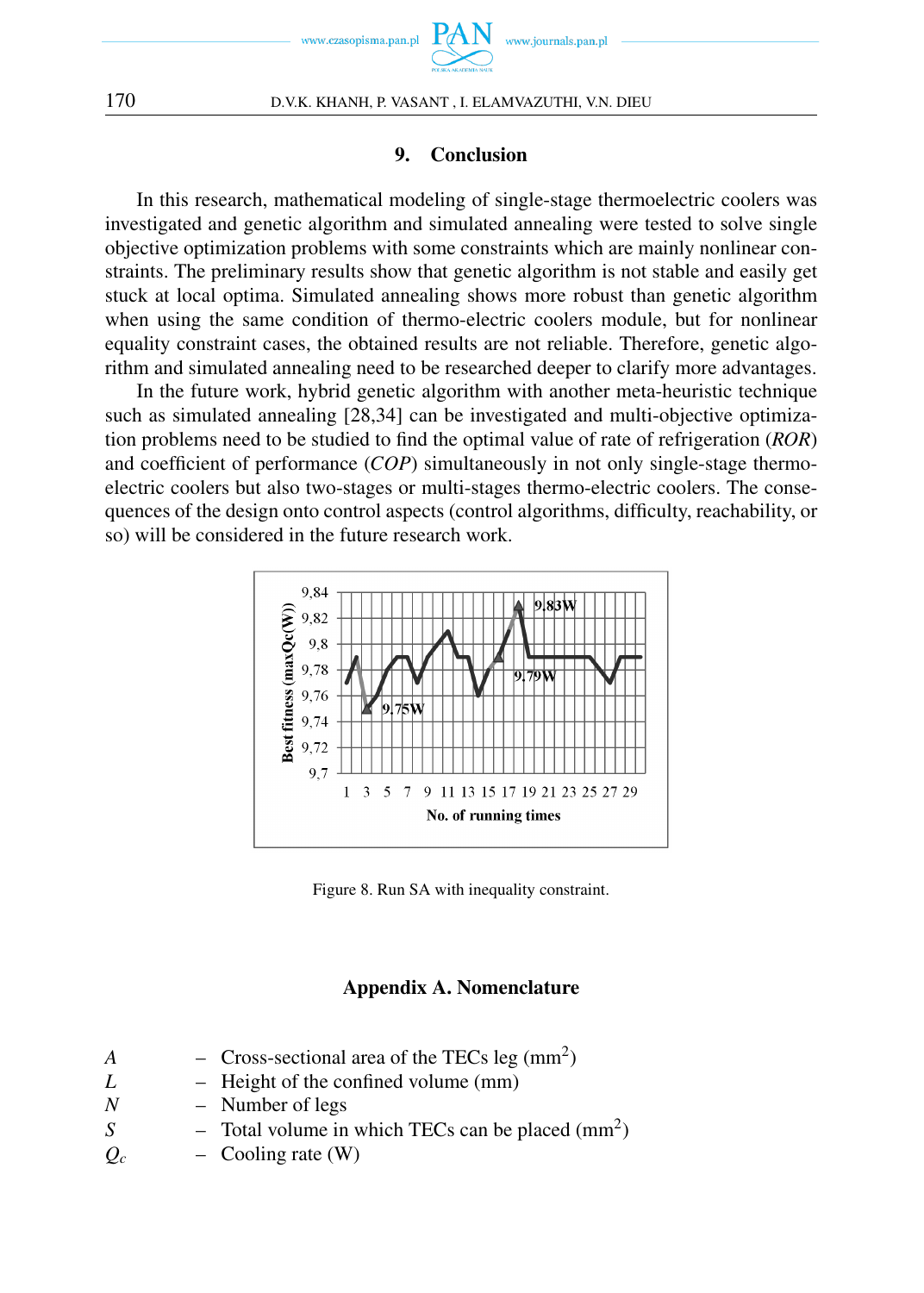

#### OPTIMIZATION OF THERMO-ELECTRIC COOLERS USING HYBRID GENETIC ALGORITHM AND SIMULATED ANNEALING 171



Figure 9. Run SA with equality constraint.



Figure 10. Run SA inequality and equality constraints.

| <b>ROR</b> | $-$ Rate of Refrigeration (W)                         |
|------------|-------------------------------------------------------|
| $Q_h$      | $-$ Heat rejected from the hot junction, $(W)$        |
| COP        | - Coefficient of Performance                          |
| $\prime$   | Input current of TEC in Ampere, (A)                   |
| $T_c$      | - Temperature of hot junction $(K)$                   |
| $T_h$      | - Temperature of cold junction $(K)$                  |
| $T_{ave}$  | - Average temperature of hot side and cold side $(K)$ |
| Z          | - Figure of merit                                     |
| ZT         | - Dimensionless figure of merit                       |
| <b>SOP</b> | - Single-objective Optimization Problem               |
| <b>MOP</b> | - Multi-objective Optimization Problem                |
| <b>GA</b>  | - Genetic Algorithm                                   |
| SA.        | - Simulated Annealing                                 |
| <b>PSO</b> | - Particle Swarm Optimization                         |
| ACO        | <b>Ant Colony Optimization</b>                        |
|            |                                                       |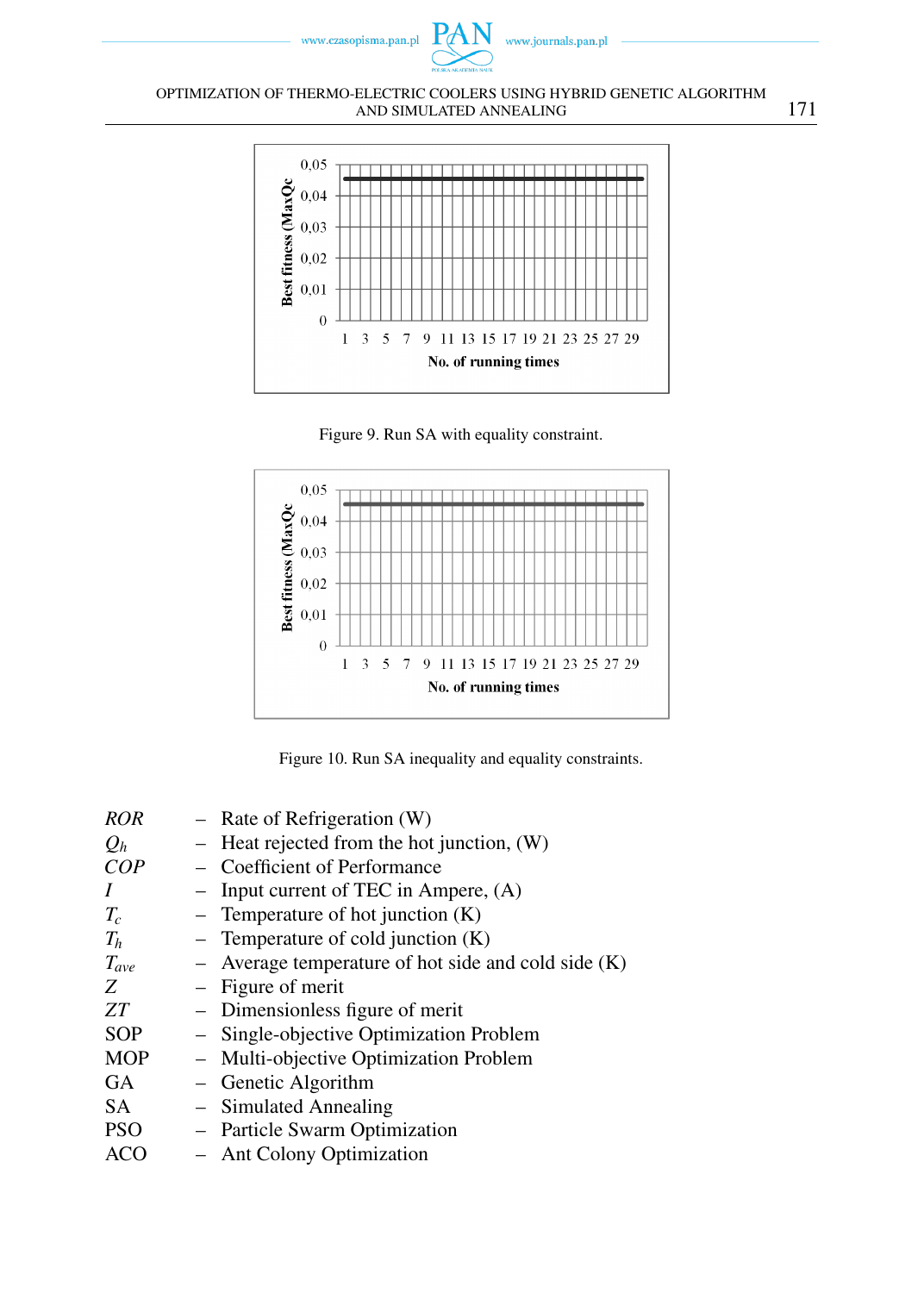

172 D.V.K. KHANH, P. VASANT , I. ELAMVAZUTHI, V.N. DIEU DE – Differential Evolution TS – Tabu Search NSGA-II – Non-dominated Sorting Genetic Algorithm TLBO – Teaching-learning Based Optimization  $\alpha$  – Seebeck coefficient, (V/K)  $\rho_k$  – Electrical resistivity,  $(\Omega m)$  $k$  – Thermal conductivity,  $(W/mK)$  $r_c$  – Electrical contact resistance,  $(\Omega m^2)$ 

# Appendix B. Simulated Annealing flow chart

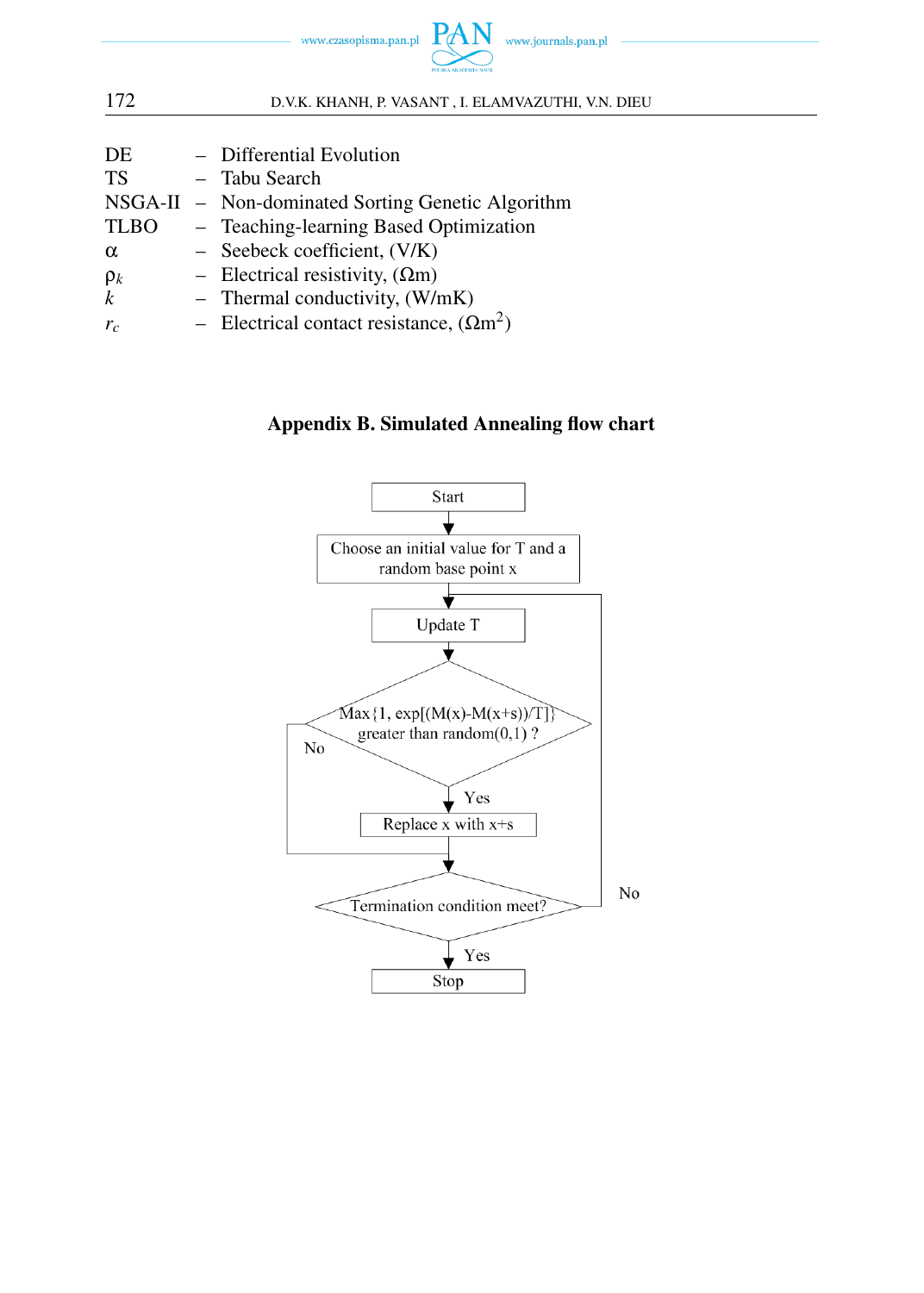





# References

- [1] D. ROWE and G. MIN: Design theory of thermoelectric modules for electrical power generation. *IEE Proc. Science, Measurement and Technology*, 143 (1963), 351-356.
- [2] Y.-H. CHENG and W.-K. LIN: Geometric optimization of thermoelectric coolers in a confined volume using genetic algorithms. *Applied Thermal Engineering*, 25 (2005), 2983-2997.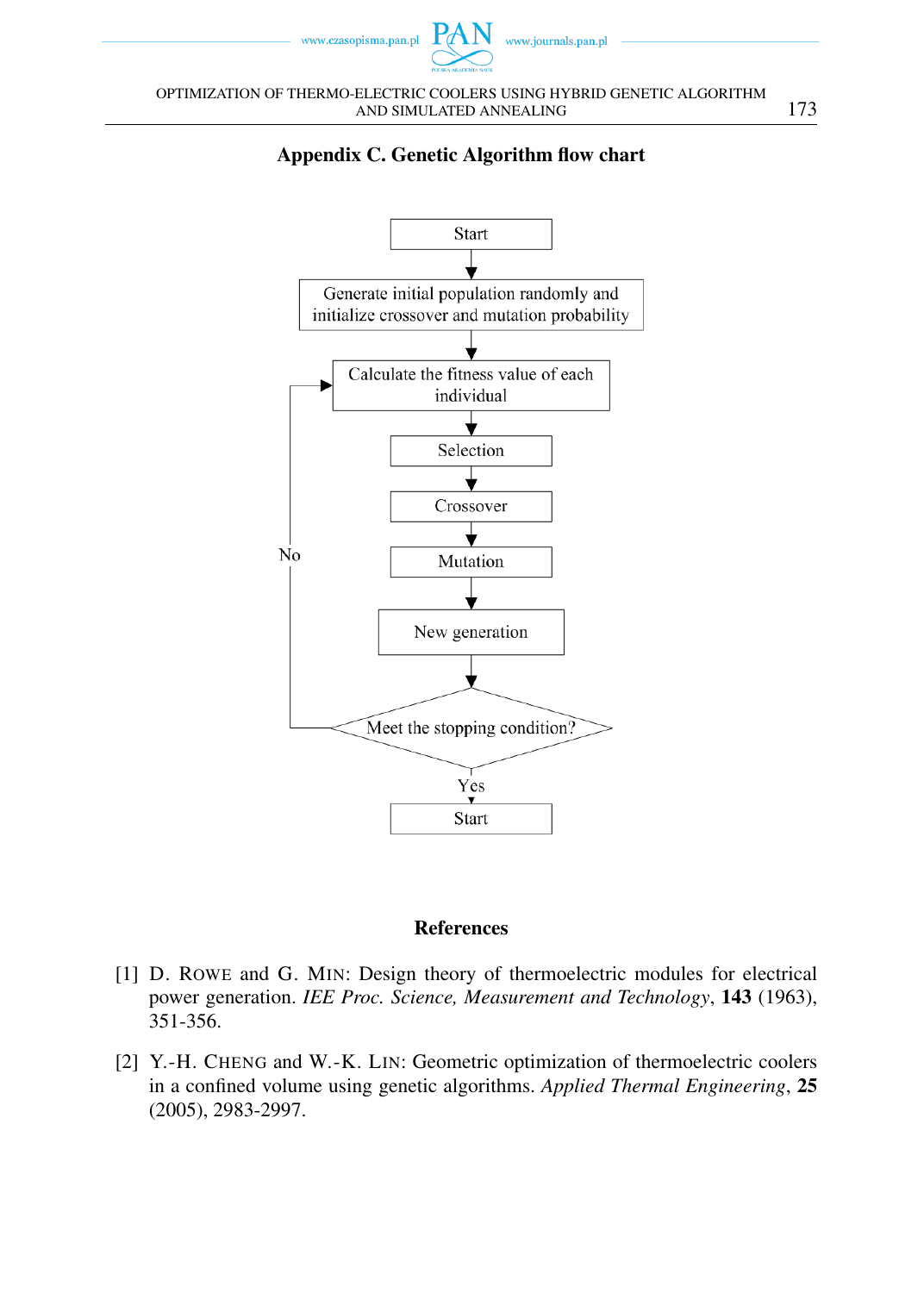

- [3] Y.-H. CHENG and C. SHIH: Maximizing the cooling capacity and COP of twostage thermoelectric coolers through genetic algorithm. *Applied Thermal Engineering*, 26 (2006), 937-947.
- [4] C. YI-HSIANG and S. CHUNKUAN: A novel application of Genetic Algorithms to optimizing two-stage thermoelectric coolers. *Proc. of the 6th World Congress on Intelligent Control and Automation*, Dalian, China, (2006), 3704-3708.
- [5] H.J. GOLDSMID: The Thermoelectric and Related Effects. In *Introduction to Thermoelectricity*, Springer, 2009, 1-6.
- [6] P.K.S. NAIN, S. SHARMA and J.M. GIRI: Non-dimensional multi-objective performance optimization of single stage thermoelectric cooler. In Lecture Notes in Computer Science 6457, Simulated Evolution and Learning, *Proc. 8th Int. Conf.*, Kanpur, India, (2010), 404-413.
- [7] P.K.S. NAIN, J.M. GIRI, S. SHARMA and K. DEB: Multi-objective performance optimization of thermo-electric coolers using dimensional structural parameters. *Proc. First Int. Conf. on Swarm, Evolutionary, and Memetic Computing*, Chennai, India, (2010), 607-614.
- [8] Y.-X. HUANG, X.-D. WANG, C.-H. CHENG and D.T.-W. LIN: Geometry optimization of thermoelectric coolers using simplified conjugate-gradient method. *Energy*, 59 (2013), 689-697.
- [9] X. XU and S. WANG: Optimal simplified thermal models of building envelope based on frequency domain regression using genetic algorithm. *Energy and Buildings*, 39 (2007), 525-536.
- [10] R. VENKATA RAO and V. PATEL: Multi-objective optimization of two stage thermoelectric cooler using a modified teaching-learning-based optimization algorithm. *Engineering Applications of Artificial Intelligence*, 26 (2013), 430-445.
- [11] H.-S. KOU, J.-J. LEE and C.-W. CHEN: Optimum thermal performance of microchannel heat sink by adjusting channel width and height. *Int. Communications in Heat and Mass Transfer*, 35 (2008), 577-582.
- [12] J. EYNARD, S. GRIEU and M. POLIT: Wavelet-based multi-resolution analysis and artificial neural networks for forecasting temperature and thermal power consumption. *Engineering Applications of Artificial Intelligence*, 24 (2011), 501-516.
- [13] H. GOZDE and M.C. TAPLAMACIOGLU: Automatic generation control application with craziness based particle swarm optimization in a thermal power system, *Int. J. of Electrical Power & Energy Systems*, 33 (2011), 8-16.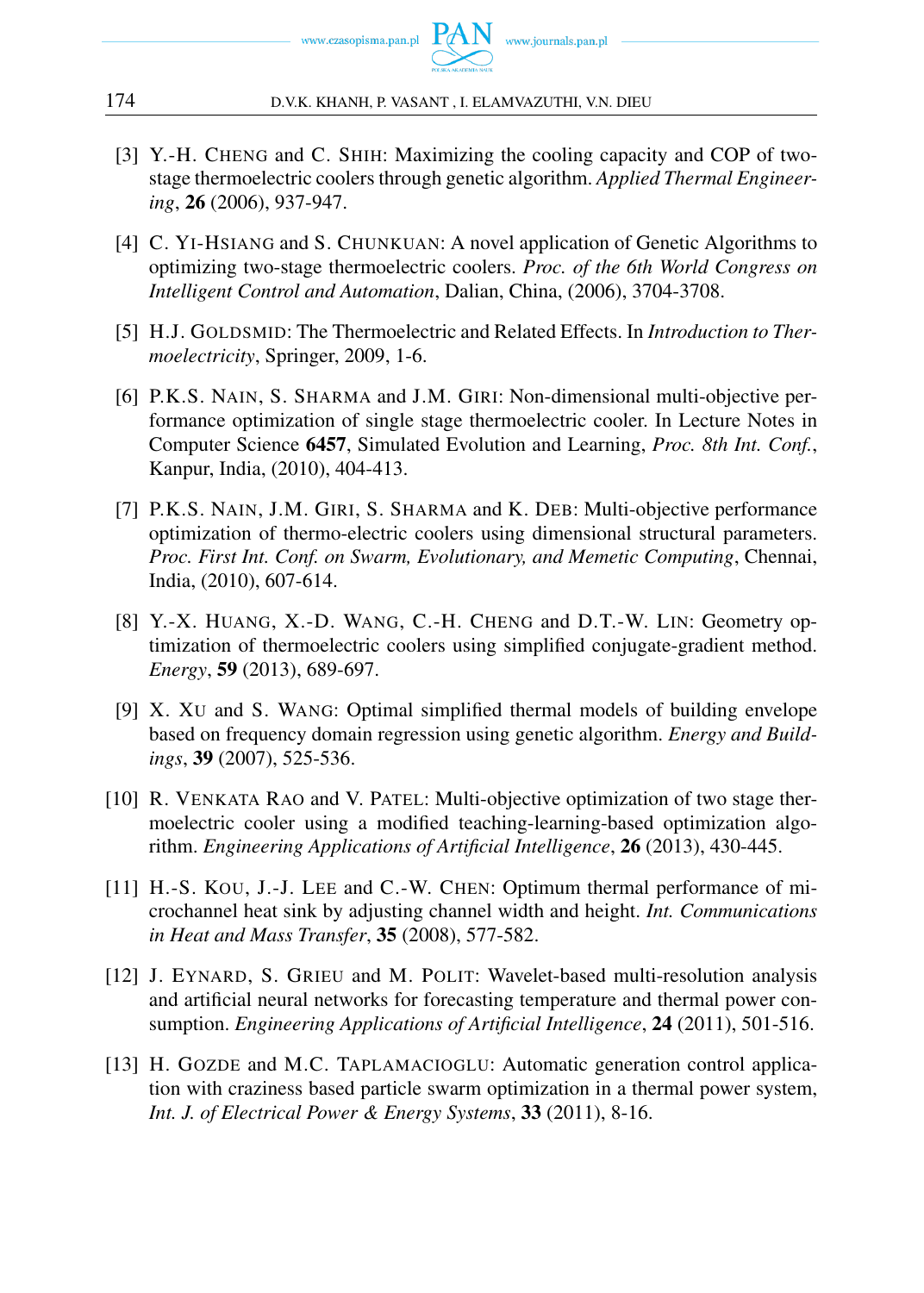- [14] P. PEZZINI, O. GOMIS-BELLMUNT and A. SUDRIÀ-ANDREU: Optimization techniques to improve energy efficiency in power systems. *Renewable and Sustainable Energy Reviews*, 15 (2011), 2028-2041.
- [15] N. SHARMA: A particle swarm optimization algorithm for optimization of thermal performance of a smooth flat plate solar air heater. *Energy*, 38 (2012), 406-413.
- [16] L. FRANCONI and C. JENNISON: Comparison of a genetic algorithm and simulated annealing in an application to statistical image reconstruction. *Statistics and Computing*, 7 (1997), 193-207.
- [17] K. MIETTINEN: Nonlinear multiobjective optimization. 12 Springer, 1999.
- [18] K. DEB: Multi-Objective Optimization using Evolutionary Algorithms. Wiley, 2001, 13-46.
- [19] K. DEB: Optimization for Engineering Design: Algorithms and Examples. PHI Learning Pvt. Ltd., 2009.
- [20] B. SOHRABI: A comparison between Genetic Algorithm and Simulated Annealing Performance in preventive part replacement. *Management Knowledge*, 19(72), (2006), 102-112.
- [21] C.A.C. COELLO, G.B. LAMONT and D.A. VAN VELDHUISEN: Evolutionary Algorithms for Solving Multi-objective Problems. Springer, 2007.
- [22] K.Y. LEE and M.A. EL-SHARKAWI: Modern heuristic optimization techniques: theory and applications to power systems. 39 Wiley, 2008.
- [23] I. BOUSSAID, J. LEPAGNOT and P. SIARRY: A Survey on Optimization Metaheuristics. Information Sciences, 2013.
- [24] X.C. XUAN, K.C. NG, C. YAP and H.T. CHUA: Optimization of two-stage thermoelectric coolers with two design configurations. *Energy Conversion and Management*, 43 2041-2052.
- [25] G. LI, G. SONG, Y. WU, J. ZHANG and Q. WANG: A multi-objective hybrid genetic based optimization for external beam radiation. *27th Annual Int. Conf. of the Engineering in Medicine and Biology Society*, (2005), 7734-7737.
- [26] M. LEI, Q. YONG, H. DI, D. YUE-HUA and S. YI: A multi-objective hybrid genetic algorithm for energy saving task scheduling in CMP system. *IEEE Int. Conf. on Systems, Man and Cybernetics*, Singapore, (2008), 197-201.
- [27] S. HUI: Multi-objective optimization for hydraulic hybrid vehicle based on adaptive simulated annealing genetic algorithm. *Engineering Applications of Artificial Intelligence*, 23 (2010), 27-33.